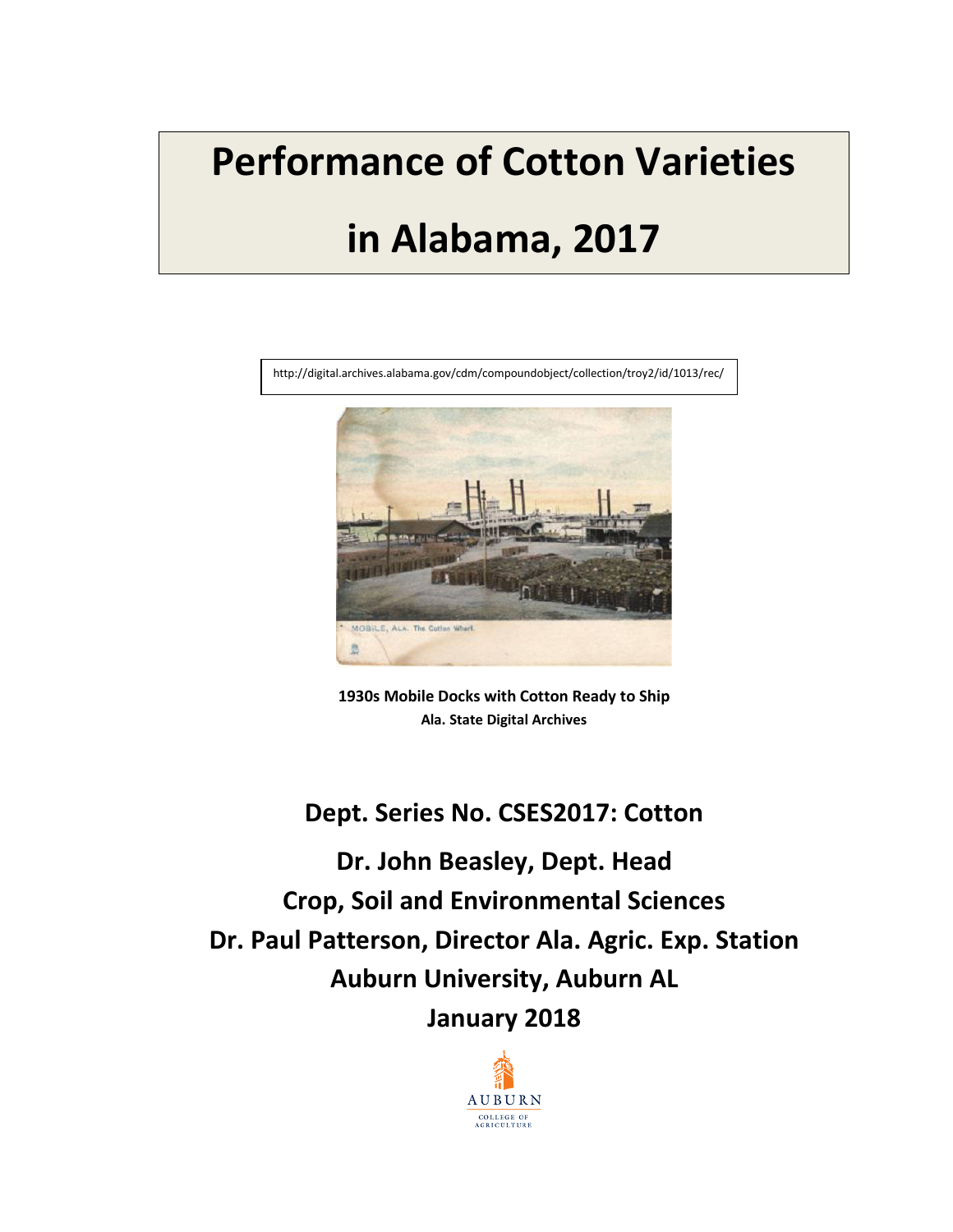## **Performance of Cotton Varieties in Alabama, 2017**

#### **K. M. Glass1, D. P. Delaney2, C. D. Monks3, and J. Brasher4 1Agric. Program Assoc.; 2Extension Specialist; 3Prof. & Dir. Res. Outlying Units; and 4Field Data Manager Dept. of Crop, Soil & Environmental Sciences; Alabama Experiment Station; and ACES Auburn Univ., AL 36849**

*"The mission of the Alabama Variety Testing Program is to provide research-based, unbiased*  results on the performance of various crop hybrids, cultivars, and varieties to the *agricultural community in our state. We are intent on conducting these trials in a manner that will result in maximum biological yield through methods common to the top-producing farms in Alabama. We are committed to providing this information in a rapid, timely manner for its use during the decision-making process. The success of the program rests upon our ability to help Alabama producers provide a safe, dependable source of food and fiber for all families as well as economic sustainability for theirs."*

#### **Methods**

Varieties in early and full season trials were arranged in a randomized complete block experimental design with 4 replications. Plot size was 4 rows, 36- to 38-inches wide, and 20 to 25 feet long. Trials were managed according to the location and local practices (Table 1). All tests were fertilized according to soil test recommendations. Varieties were harvested utilizing a mechanical picker from the center 2 rows of each plot. Seed cotton weights were recorded, samples ginned for turnout, and fiber quality was determined by the USDA Cotton Classing Office in Macon, Georgia.

Seed cotton samples were ginned on a 10-saw laboratory gin without lint cleaners, therefore lint turnout is higher than can be expected when processed by a commercial gin with cleaners. However, differences between varieties are relative.

| Location          | Soil Type                | <b>Test</b>                        | <b>Planting Date</b> | <b>Harvest Date</b> |
|-------------------|--------------------------|------------------------------------|----------------------|---------------------|
| <b>Belle Mina</b> | Decatur silt loam        | Early Season Flex                  | May 3                | October 16          |
|                   |                          | <b>Full Season Flex</b>            | May 3                | October 26          |
|                   |                          | Irrigated Early Season Flex        | May 15               | November 3          |
|                   |                          | <b>Irrigated Full Season Flex</b>  | May 15               | November 3          |
| <b>Prattville</b> | Lucedale fine sandy loam | Early Season Flex                  | May 16               | November 15         |
|                   |                          | <b>Full Season Flex</b>            | May 8                | November 13         |
|                   |                          | <b>Irrigated Early Season Flex</b> | May 3                | October 18          |
|                   |                          | Irrigated Full Season Flex         | April 28             | October 17          |
| <b>Tallassee</b>  | Wickham fine sandy loam  | Early Season Flex                  | June 2               | October 31          |
|                   |                          | <b>Full Season Flex</b>            | May 12               | October 30          |
| <b>Headland</b>   | Dothan sandy loam        | Early Season Flex                  | May 19               | November 1          |
|                   |                          | <b>Full Season Flex</b>            | May 18               | November 2          |
|                   |                          | Irrigated Early Season Flex        | May 19               | November 6          |
|                   |                          | Irrigated Full Season Flex         | May 17               | October 13          |
| Fairhope          | Malbis fine sandy loam   | Early Season Flex                  | May 19               | October 30          |
|                   |                          | <b>Full Season Flex</b>            | May 9                | October 30          |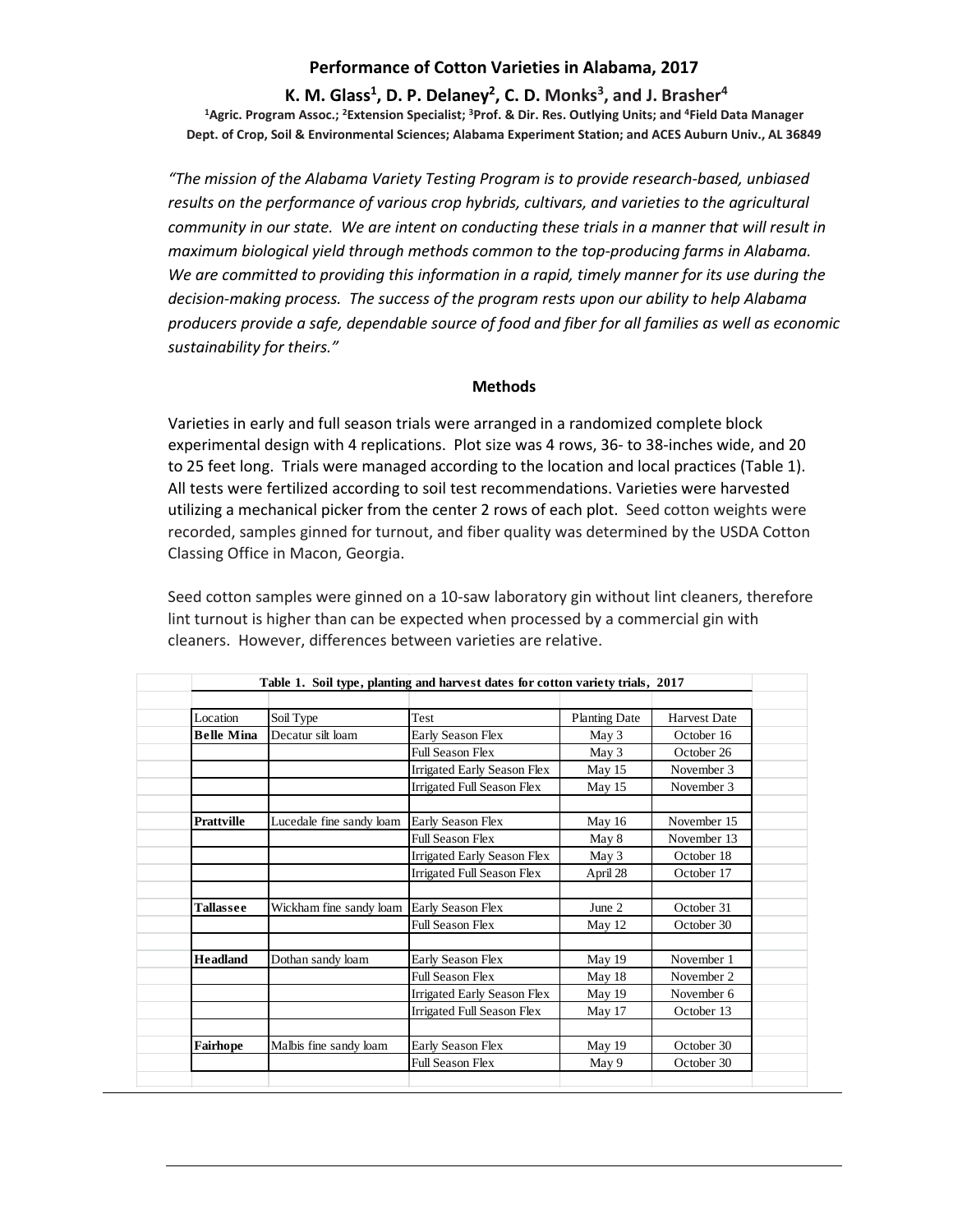### **2017 Cotton Variety Yield Performance**

Table 1. Soil type, planting date, and harvest date for cotton variety trials, 2017

#### **Non-irrigated trials, north Alabama**

Table 2. Performance of Early Season Cotton Varieties in North Alabama (TVREC), 2017 Table 3. Performance of Full Season Cotton Varieties in North Alabama (TVREC), 2017

#### **Non-irrigated trials, central Alabama**

Table 4. Performance of Early Season Cotton Varieties in Central Alabama (PARU), 2017 Table 5. Performance of Full Season Cotton Varieties in Central Alabama (PARU), 2017 Table 6. Performance of Early Season Cotton Varieties in Central Alabama (EVS PBU), 2017 Table 7. Performance of Full Season Cotton Varieties in Central Alabama (EVS PBU), 2017

#### **Non-irrigated trials, south Alabama**

Table 8. Performance of Early Season Cotton Varieties in South Alabama (GCREC), 2017 Table 9. Performance of Full Season Cotton Varieties in South Alabama (GCREC), 2017 Table 10. Performance of Early Season Cotton Varieties in Southeast Alabama (WGREC), 2017 Table 11. Performance of Full Season Cotton Varieties in Southeast Alabama (WGREC), 2017

#### **Irrigated trials, north Alabama**

Table 12. Performance of Early Season Cotton Varieties in North Alabama (TVREC), 2017 Table 13. Performance of Full Season Cotton Varieties in North Alabama (TVREC), 2017

#### **Irrigated trials, central Alabama**

Table 14. Performance of Early Season Cotton Varieties in Central Alabama (PARU), 2017 Table 15. Performance of Full Season Cotton Varieties in Central Alabama (PARU), 2017

#### **Irrigated trials, south Alabama**

Table 16. Performance of Early Season Cotton Varieties in Southeast AL (WGREC), 2017 Table 17. Performance of Full Season Cotton Varieties in Southeast AL (WGREC), 2017

#### **Precipitation and seed sources**

Table 18. Growing season precipitation in Alabama, 2017 Table 19. Sources of Seed for the 2017 Cotton Variety Trials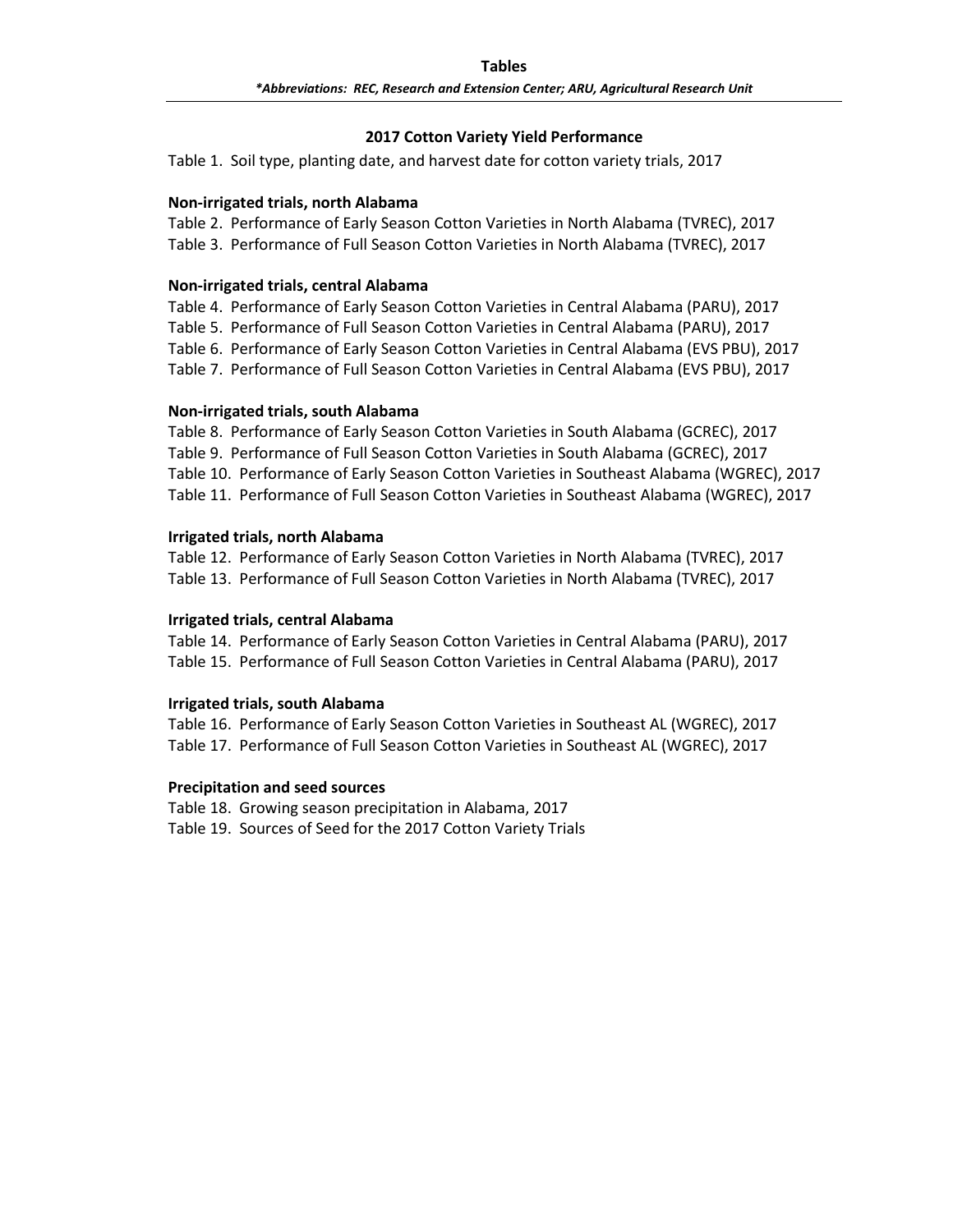|                        | Table 2. Performance of Non-Irrigated, Early Season Cotton Varieties in North Alabama, 2017 |                                       |         |       |         |      |
|------------------------|---------------------------------------------------------------------------------------------|---------------------------------------|---------|-------|---------|------|
|                        |                                                                                             | Tennessee Valley REC - Belle Mina, AL |         |       |         |      |
|                        |                                                                                             | Early Season - Flex                   |         |       |         |      |
| Cultivar               | Lint                                                                                        | Yield                                 | Mic     | Len   | Str     | Unif |
|                        | $(*/100)$                                                                                   | (Lint/A)                              | (units) | (in.) | (g/tex) | (%)  |
| PhytoGen PX4A57 W3FE   | 0.44                                                                                        | 2271                                  | 4.2     | 1.17  | 31.1    | 85.3 |
| Bayer ST 5020GLT       | 0.40                                                                                        | 2262                                  | 4.0     | 1.30  | 33.0    | 84.8 |
| PhytoGen PX5B76 W3FE   | 0.41                                                                                        | 2236                                  | 4.7     | 1.22  | 31.2    | 86.3 |
| PhytoGen PX5B73 W3FE   | 0.43                                                                                        | 2205                                  | 4.6     | 1.18  | 29.7    | 84.7 |
| Bayer ST 5517GLTP      | 0.40                                                                                        | 2189                                  | 4.0     | 1.23  | 31.8    | 84.6 |
| Deltapine DP 1646 B2XF | 0.43                                                                                        | 2187                                  | 4.2     | 1.37  | 29.9    | 84.1 |
| PhytoGen PHY 340 W3FE  | 0.43                                                                                        | 2173                                  | 4.5     | 1.22  | 32.6    | 86.0 |
| PhytoGen PX4A52 W3FE   | 0.41                                                                                        | 2169                                  | 4.1     | 1.19  | 31.4    | 86.4 |
| PhytoGen PHY 312 WRF   | 0.42                                                                                        | 2162                                  | 4.2     | 1.24  | 31.9    | 84.8 |
| PhytoGen PX4A54 W3FE   | 0.42                                                                                        | 2147                                  | 4.3     | 1.19  | 32.6    | 85.3 |
| PhytoGen PX3A82 W3FE   | 0.43                                                                                        | 2145                                  | 4.6     | 1.20  | 31.4    | 85.7 |
| PhytoGen PX3A96 W3FE   | 0.40                                                                                        | 2128                                  | 4.3     | 1.24  | 31.8    | 86.2 |
| Bayer ST 5115GLT       | 0.39                                                                                        | 2125                                  | 4.1     | 1.19  | 30.2    | 83.5 |
| PhytoGen PX3A99 W3FE   | 0.42                                                                                        | 2123                                  | 4.1     | 1.20  | 32.9    | 85.3 |
| Deltapine DP 1725 B2XF | 0.47                                                                                        | 2089                                  | 4.5     | 1.24  | 29.3    | 85.3 |
| PhytoGen PX4A62 W3FE   | 0.43                                                                                        | 2075                                  | 4.1     | 1.29  | 34.5    | 84.2 |
| Deltapine DP 1518 B2XF | 0.40                                                                                        | 2067                                  | 4.2     | 1.27  | 29.4    | 85.0 |
| PhytoGen PHY 330 W3FE  | 0.42                                                                                        | 2052                                  | 4.3     | 1.21  | 32.2    | 86.5 |
| Deltapine DP 1522 B2XF | 0.41                                                                                        | 2051                                  | 4.6     | 1.22  | 32.8    | 84.2 |
| PhytoGen PX2A28 W3FE   | 0.40                                                                                        | 2035                                  | 4.1     | 1.28  | 32.6    | 83.9 |
| PhytoGen PHY 300 W3FE  | 0.43                                                                                        | 2001                                  | 4.6     | 1.24  | 32.5    | 85.1 |
| Bayer ST 4949GLB2      | 0.44                                                                                        | 1961                                  | 4.2     | 1.17  | 31.1    | 84.2 |
| Americot NG 3522 B2XF  | 0.42                                                                                        | 1956                                  | 4.5     | 1.18  | 28.5    | 84.3 |
| Bayer ST 4848GLT       | 0.40                                                                                        | 1932                                  | 4.1     | 1.20  | 30.7    | 84.2 |
| Americot NG 4601 B2XF  | 0.42                                                                                        | 1881                                  | 4.6     | 1.26  | 32.7    | 85.1 |
| Bayer ST 6182GLT       | 0.45                                                                                        | 1880                                  | 4.3     | 1.23  | 29.4    | 84.0 |
| PhytoGen PX5A57 W3FE   | 0.40                                                                                        | 1831                                  | 4.3     | 1.23  | 30.9    | 86.3 |
| PhytoGen PHY 490 W3FE  | 0.42                                                                                        | 1830                                  | 4.7     | 1.21  | 35.3    | 86.3 |
| PhytoGen PHY 444 WRF   | 0.41                                                                                        | 1795                                  | 3.1     | 1.32  | 33.3    | 83.5 |
| PhytoGen PHY 450 W3FE  | 0.41                                                                                        | 1781                                  | 5.2     | 1.14  | 31.5    | 85.6 |
| PhytoGen PHY 333 WRF   | 0.37                                                                                        | 1741                                  | 4.1     | 1.19  | 30.5    | 80.1 |
| Deltapine DP 1614 B2XF | 0.44                                                                                        | 1706                                  | 4.8     | 1.25  | 29.2    | 86.6 |
| Croplan 3527 B2XF      | 0.43                                                                                        | 1632                                  | 5.1     | 1.26  | 29.9    | 85.7 |
| <b>Trial Mean</b>      |                                                                                             | 2025                                  |         |       |         |      |
| LSD(0.1)               |                                                                                             | 134                                   |         |       |         |      |
| CV (%)                 |                                                                                             | 9                                     |         |       |         |      |
| Pr>F                   |                                                                                             | 0.0001                                |         |       |         |      |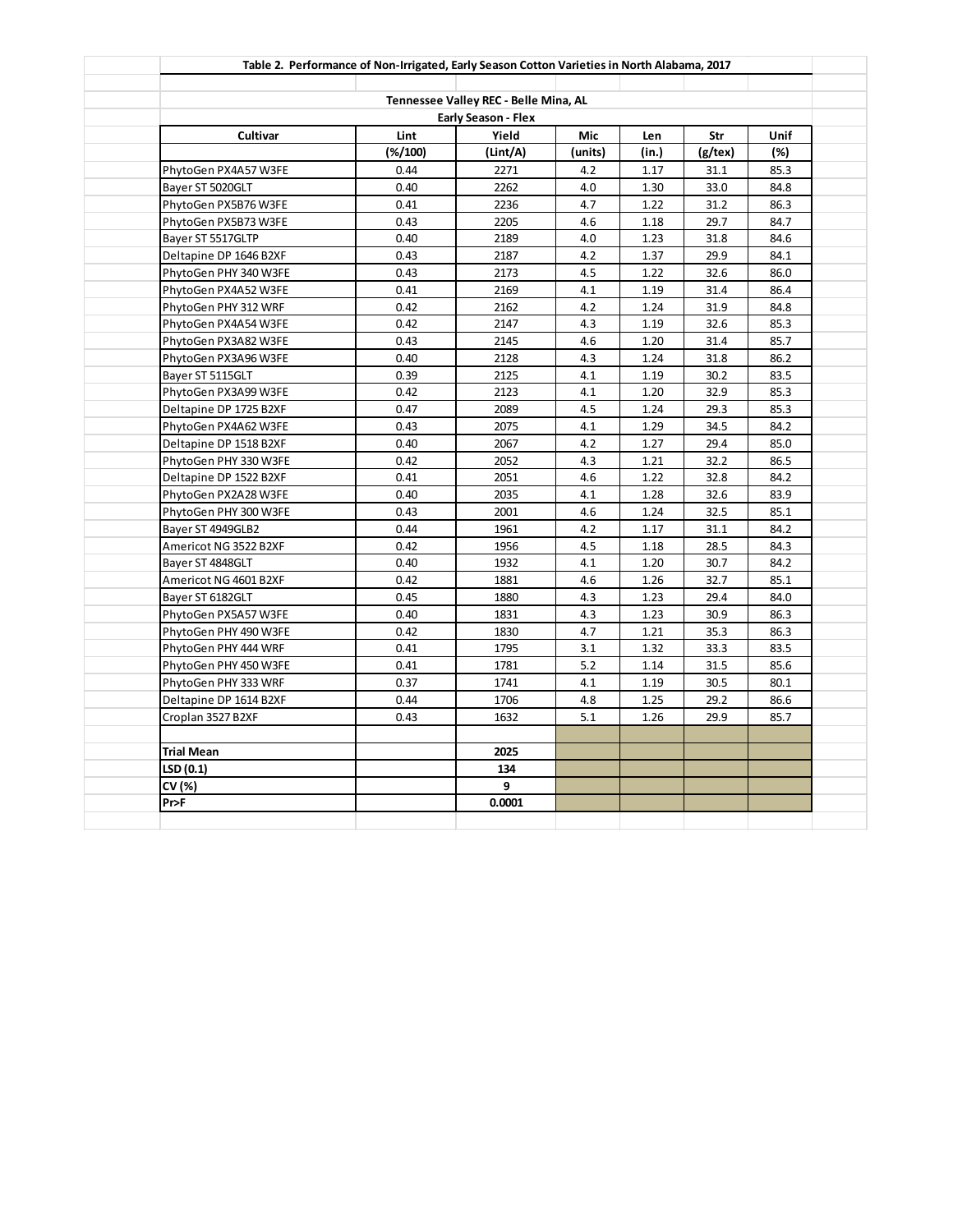|                          | Table 3. Performance of Non-Irrigated, Full Season Cotton Varieties in North Alabama, 2017 |                                       |         |       |         |      |
|--------------------------|--------------------------------------------------------------------------------------------|---------------------------------------|---------|-------|---------|------|
|                          |                                                                                            | Tennessee Valley REC - Belle Mina, AL |         |       |         |      |
|                          |                                                                                            | <b>Full Season - Flex</b>             |         |       |         |      |
| Cultivar                 | Lint                                                                                       | Yield                                 | Mic     | Len   | Str     | Unif |
|                          | $(\frac{2}{100})$                                                                          | (Lint/A)                              | (units) | (in.) | (g/tex) | (%)  |
| Bayer ST 5020GLT         | 0.41                                                                                       | 2159                                  | 4.1     | 1.27  | 33.2    | 85.2 |
| PhytoGen PX3A82 W3FE     | 0.43                                                                                       | 2053                                  | 4.5     | 1.20  | 31.5    | 86.0 |
| PhytoGen PHY 300 W3FE    | 0.44                                                                                       | 1986                                  | 4.7     | 1.20  | 31.4    | 85.3 |
| PhytoGen PHY 340 W3FE    | 0.44                                                                                       | 1977                                  | 4.5     | 1.21  | 31.2    | 85.8 |
| Deltapine DP 1646 B2XF   | 0.43                                                                                       | 1961                                  | 4.1     | 1.28  | 30.5    | 81.3 |
| PhytoGen PX4A57 W3FE     | 0.44                                                                                       | 1942                                  | 4.1     | 1.15  | 30.1    | 85.6 |
| Croplan 9608 B3XF        | 0.46                                                                                       | 1922                                  | 4.3     | 1.24  | 30.3    | 85.1 |
| Bayer ST 5517GLTP        | 0.42                                                                                       | 1915                                  | 3.9     | 1.24  | 32.5    | 84.5 |
| PhytoGen PX3A96 W3FE     | 0.40                                                                                       | 1890                                  | 4.5     | 1.24  | 31.6    | 84.4 |
| PhytoGen PX4A52 W3FE     | 0.41                                                                                       | 1887                                  | 4.4     | 1.21  | 31.2    | 85.6 |
| PhytoGen PX2A28 W3FE     | 0.41                                                                                       | 1860                                  | 4.6     | 1.27  | 32.4    | 86.0 |
| PhytoGen PHY 330 W3FE    | 0.43                                                                                       | 1855                                  | 4.3     | 1.21  | 32.0    | 86.7 |
| PhytoGen PHY 312 WRF     | 0.40                                                                                       | 1844                                  | 3.9     | 1.25  | 31.7    | 86.2 |
| PhytoGen PHY 450 W3FE    | 0.41                                                                                       | 1836                                  | 5.1     | 1.18  | 34.4    | 86.1 |
| Deltapine DP1835 B3XF    | 0.44                                                                                       | 1834                                  | 4.2     | 1.24  | 33.0    | 85.8 |
| Bayer ST 6182GLT         | 0.45                                                                                       | 1832                                  | 4.5     | 1.21  | 29.7    | 86.2 |
| PhytoGen PHY 490 W3FE    | 0.43                                                                                       | 1828                                  | 4.6     | 1.19  | 32.6    | 86.6 |
| PhytoGen PX3A99 W3FE     | 0.42                                                                                       | 1827                                  | 4.4     | 1.21  | 30.4    | 85.6 |
| Bayer ST 5115GLT         | 0.40                                                                                       | 1821                                  | 4.0     | 1.22  | 30.6    | 84.6 |
| Deltapine DP 1555 B2RF   | 0.43                                                                                       | 1820                                  | 4.0     | 1.25  | 31.8    | 84.4 |
| PhytoGen PX5B76 W3FE     | 0.41                                                                                       | 1816                                  | 4.2     | 1.25  | 31.3    | 87.3 |
| PhytoGen PX4A62 W3FE     | 0.43                                                                                       | 1795                                  | 3.8     | 1.26  | 34.0    | 85.8 |
| Deltapine MON 16R353B3XF | 0.46                                                                                       | 1791                                  | 4.9     | 1.22  | 31.3    | 86.8 |
| Deltapine DP 1639 B2XF   | 0.44                                                                                       | 1760                                  | 4.9     | 1.19  | 31.2    | 85.8 |
| PhytoGen PX4A54 W3FE     | 0.43                                                                                       | 1747                                  | 4.3     | 1.19  | 33.1    | 86.2 |
| Deltapine DP 1538 B2XF   | 0.43                                                                                       | 1735                                  | 4.8     | 1.17  | 28.2    | 86.5 |
| Deltapine DP 1747 NRB2XF | 0.46                                                                                       | 1730                                  | 4.8     | 1.22  | 32.0    | 84.3 |
| Deltapine DP 1851 B3XF   | 0.44                                                                                       | 1720                                  | 4.3     | 1.32  | 32.0    | 86.5 |
| Bayer ST 4848GLT         | 0.44                                                                                       | 1698                                  | 4.2     | 1.20  | 30.0    | 84.8 |
| Deltapine DP 1840 B3XF   | 0.42                                                                                       | 1684                                  | 4.1     | 1.21  | 32.7    | 79.3 |
| PhytoGen PX5B73 W3FE     | 0.42                                                                                       | 1682                                  | 4.0     | 1.24  | 30.3    | 85.0 |
| Bayer ST 4949GLB2        | 0.44                                                                                       | 1682                                  | 4.4     | 1.18  | 28.8    | 85.1 |
| PhytoGen PHY 333 WRF     | 0.42                                                                                       | 1640                                  | 4.1     | 1.23  | 31.8    | 85.8 |
| Americot NG 5007 B2XF    | 0.43                                                                                       | 1594                                  | 4.3     | 1.22  | 29.3    | 85.1 |
| Americot NG 4545 B2XF    | 0.41                                                                                       | 1591                                  | 4.4     | 1.19  | 30.9    | 83.8 |
| PhytoGen PHY 444 WRF     | 0.41                                                                                       | 1548                                  | 3.6     | 1.33  | 32.1    | 86.3 |
| PhytoGen PX5A57 W3FE     | 0.39                                                                                       | 1467                                  | 4.1     | 1.24  | 32.2    | 85.9 |
| Deltapine DP 1553 B2XF   | 0.43                                                                                       | 1416                                  | 4.5     | 1.22  | 29.2    | 85.4 |
|                          |                                                                                            |                                       |         |       |         |      |
| Trial Mean               |                                                                                            | 1793                                  |         |       |         |      |
| LSD (0.1)                |                                                                                            | 130                                   |         |       |         |      |
| CV (%)                   |                                                                                            | 10                                    |         |       |         |      |
| Pr>F                     |                                                                                            | 0.0001                                |         |       |         |      |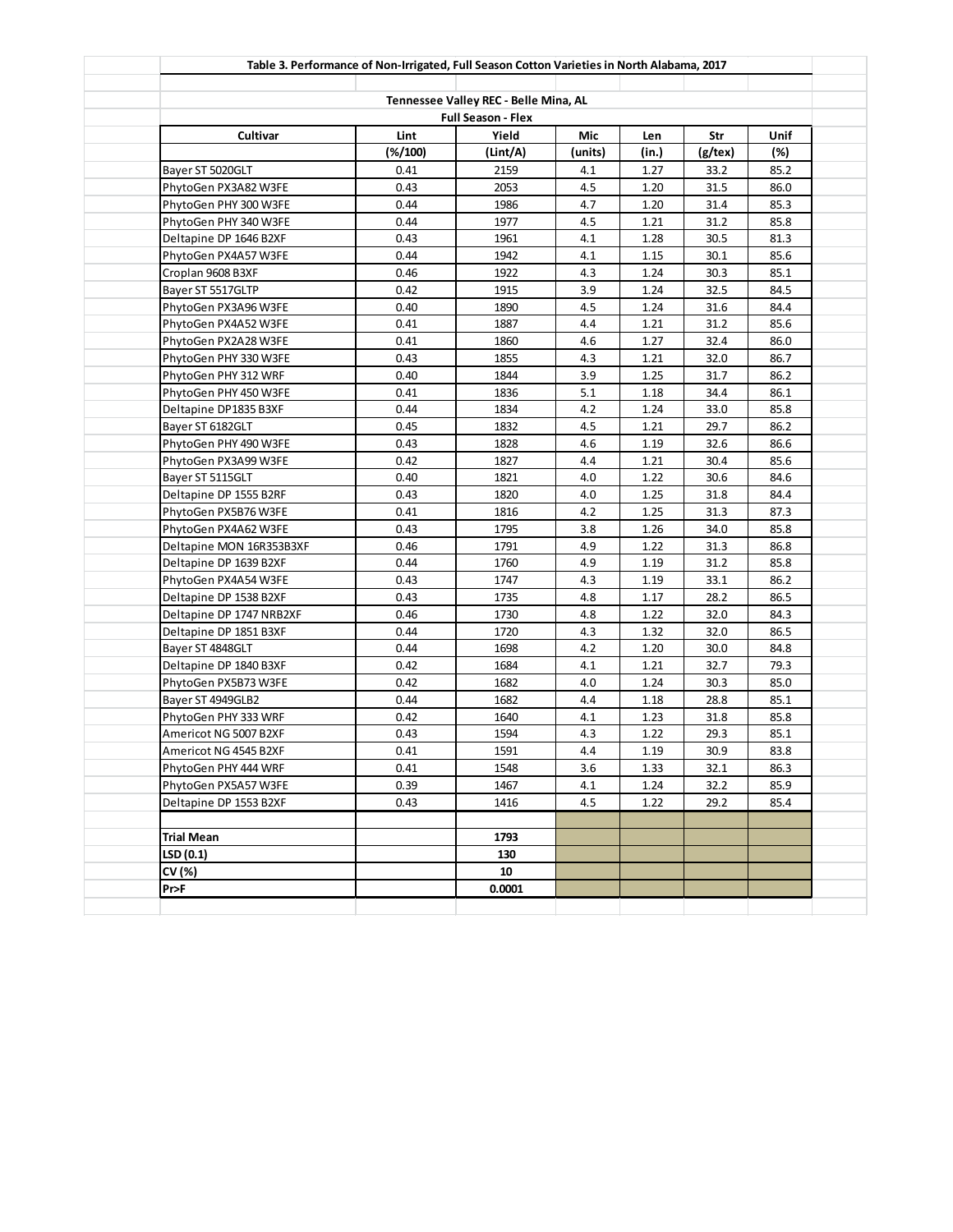|                        | Table 4. Performance of Non-Irrigated, Early Season Cotton Varieties in Central Alabama, 2017 |                            |         |       |         |      |
|------------------------|-----------------------------------------------------------------------------------------------|----------------------------|---------|-------|---------|------|
|                        | Prattvile Agricultural Research Unit - Prattville, AL                                         |                            |         |       |         |      |
|                        |                                                                                               | <b>Early Season - Flex</b> |         |       |         |      |
| Cultivar               | Lint                                                                                          | Yield                      | Mic     | Len   | Str     | Unif |
|                        | $(\frac{2}{100})$                                                                             | (Lint/A)                   | (units) | (in.) | (g/tex) | (%)  |
| Deltapine DP 1518 B2XF | 0.42                                                                                          | 1481                       | 4.2     | 1.17  | 29.7    | 84.4 |
| PhytoGen PX4A62 W3FE   | 0.43                                                                                          | 1445                       | 4.3     | 1.21  | 33.2    | 84.7 |
| Bayer ST 5517GLTP      | 0.40                                                                                          | 1435                       | 4.2     | 1.17  | 31.7    | 83.0 |
| PhytoGen PX4A52 W3FE   | 0.41                                                                                          | 1402                       | 4.3     | 1.15  | 30.4    | 84.3 |
| PhytoGen PHY 312 WRF   | 0.40                                                                                          | 1399                       | 4.7     | 1.14  | 30.6    | 84.1 |
| PhytoGen PX4A57 W3FE   | 0.44                                                                                          | 1362                       | 4.6     | 1.11  | 29.6    | 83.8 |
| Americot NG 4601 B2XF  | 0.42                                                                                          | 1357                       | 5.0     | 1.18  | 32.6    | 84.7 |
| Bayer ST 4949GLB2      | 0.44                                                                                          | 1341                       | 4.5     | 1.13  | 29.2    | 83.8 |
| Bayer ST 4848GLT       | 0.43                                                                                          | 1335                       | 5.0     | 1.16  | 30.7    | 84.9 |
| PhytoGen PHY 444 WRF   | 0.42                                                                                          | 1335                       | 4.2     | 1.24  | 31.6    | 85.7 |
| PhytoGen PX4A54 W3FE   | 0.43                                                                                          | 1322                       | 4.6     | 1.12  | 31.9    | 84.2 |
| PhytoGen PX5B76 W3FE   | 0.42                                                                                          | 1321                       | 4.6     | 1.16  | 32.1    | 84.2 |
| Deltapine DP 1646 B2XF | 0.45                                                                                          | 1290                       | 4.5     | 1.18  | 30.4    | 84.4 |
| PhytoGen PHY 450 W3FE  | 0.40                                                                                          | 1285                       | 4.9     | 1.15  | 32.6    | 85.5 |
| PhytoGen PX2A28 W3FE   | 0.40                                                                                          | 1244                       | 4.4     | 1.17  | 29.9    | 84.3 |
| PhytoGen PHY 330 W3FE  | 0.43                                                                                          | 1230                       | 4.5     | 1.17  | 30.6    | 84.9 |
| PhytoGen PHY 490 W3FE  | 0.41                                                                                          | 1229                       | 4.6     | 1.13  | 33.9    | 84.2 |
| PhytoGen PX3A96 W3FE   | 0.41                                                                                          | 1222                       | 4.8     | 1.16  | 31.1    | 84.8 |
| PhytoGen PX5B73 W3FE   | 0.42                                                                                          | 1218                       | 4.6     | 1.17  | 31.2    | 83.6 |
| Americot NG 3522 B2XF  | 0.42                                                                                          | 1213                       | 4.5     | 1.12  | 27.1    | 83.8 |
| Bayer ST 5020GLT       | 0.41                                                                                          | 1207                       | 4.5     | 1.18  | 31.8    | 84.1 |
| Deltapine DP 1614 B2XF | 0.44                                                                                          | 1198                       | 5.1     | 1.18  | 29.7    | 85.2 |
| Bayer ST 5115GLT       | 0.39                                                                                          | 1183                       | 4.0     | 1.17  | 30.8    | 83.5 |
| PhytoGen PX3A99 W3FE   | 0.41                                                                                          | 1173                       | 4.8     | 1.15  | 29.5    | 84.2 |
| PhytoGen PHY 340 W3FE  | 0.43                                                                                          | 1142                       | 4.5     | 1.17  | 30.8    | 84.5 |
| PhytoGen PHY 333 WRF   | 0.41                                                                                          | 1139                       | 4.3     | 1.16  | 30.6    | 84.2 |
| Bayer ST 6182GLT       | 0.46                                                                                          | 1136                       | 4.5     | 1.14  | 28.5    | 83.6 |
| Deltapine DP 1522 B2XF | 0.41                                                                                          | 1118                       | 5.0     | 1.14  | 29.6    | 84.0 |
| Croplan 3527 B2XF      | 0.44                                                                                          | 1109                       | 5.3     | 1.17  | 29.6    | 84.6 |
| Deltapine DP 1725 B2XF | 0.46                                                                                          | 1099                       | 4.4     | 1.17  | 31.1    | 83.5 |
| PhytoGen PX5A57 W3FE   | 0.41                                                                                          | 1091                       | 4.4     | 1.15  | 31.5    | 84.1 |
| PhytoGen PX3A82 W3FE   | 0.41                                                                                          | 1064                       | 4.4     | 1.13  | 30.4    | 84.8 |
| PhytoGen PHY 300 W3FE  | 0.43                                                                                          | 1026                       | 4.5     | 1.12  | 30.9    | 84.4 |
| Trial Mean             |                                                                                               | 1240                       |         |       |         |      |
| LSD (0.1)              |                                                                                               | 131                        |         |       |         |      |
| CV (%)                 |                                                                                               | 13                         |         |       |         |      |
| Pr>F                   |                                                                                               | 0.0207                     |         |       |         |      |

**NOTE: Both Early and Full trials suffered from brown marmorated stink bug damage.**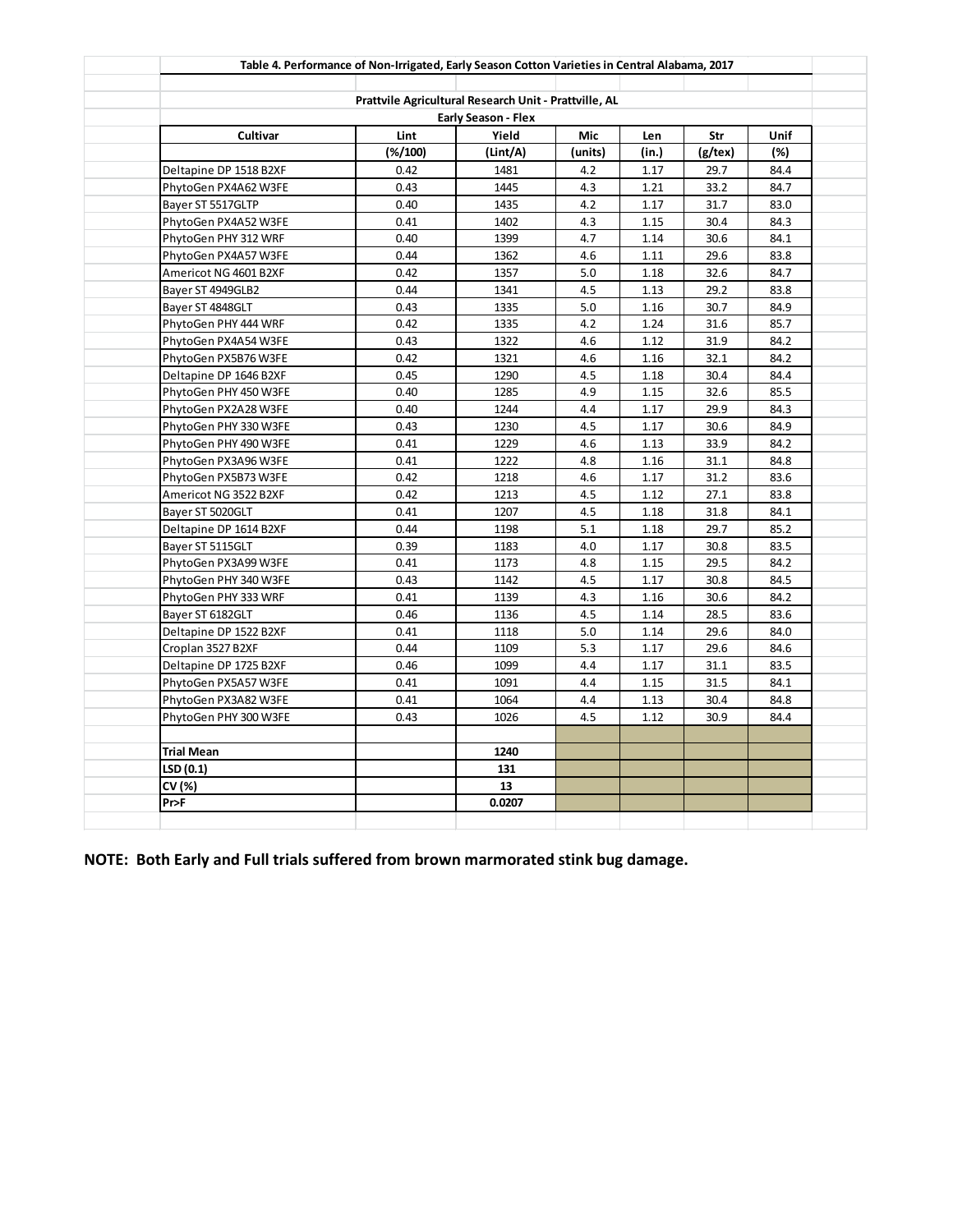|                          | Table 5. Performance of Non-Irrigated, Full Season Cotton Varieties in Central Alabama, 2017 |                           |         |          |          |        |
|--------------------------|----------------------------------------------------------------------------------------------|---------------------------|---------|----------|----------|--------|
|                          |                                                                                              |                           |         |          |          |        |
|                          | Prattvillle Agricultural Research Unit - Prattville, AL                                      | <b>Full Season - Flex</b> |         |          |          |        |
| Cultivar                 | Lint                                                                                         | Yield                     | Mic     | Len      | Str      | Unif   |
|                          | $(%$ (%/100)                                                                                 | (Lint/A)                  | (units) | (in.)    | (g/tex)  | $(\%)$ |
| PhytoGen PX4A57 W3FE     | 0.45                                                                                         | 1451                      | 4.4     | 1.09     | 29.3     | 84.5   |
| PhytoGen PX4A62 W3FE     | 0.44                                                                                         | 1441                      | 4.1     | 1.18     | 32.5     | 83.9   |
| PhytoGen PX4A54 W3FE     | 0.45                                                                                         | 1410                      | 4.9     | 1.12     | 30.3     | 84.9   |
| PhytoGen PHY 444 WRF     | 0.44                                                                                         | 1394                      | 3.7     | 1.24     | 31.7     | 85.7   |
| Deltapine DP 1747 NRB2XF | 0.46                                                                                         | 1351                      | 5.0     | 1.12     | 29.8     | 82.7   |
| PhytoGen PX3A96 W3FE     | 0.42                                                                                         | 1348                      | 4.3     | 1.15     | 29.9     | 83.9   |
| Deltapine DP 1646 B2XF   | 0.45                                                                                         | 1335                      | 4.6     | 1.23     | 29.1     | 85.4   |
| Croplan 9608 B3XF        | 0.48                                                                                         | 1335                      | 4.2     | 1.16     | 28.6     | 84.7   |
| Bayer ST 5517GLTP        | 0.41                                                                                         | 1322                      | 4.2     | 1.16     | 30.4     | 83.7   |
| PhytoGen PX4A52 W3FE     | 0.45                                                                                         | 1303                      | 4.3     | 1.14     | 29.0     | 83.7   |
| Deltapine DP 1555 B2RF   | 0.46                                                                                         | 1294                      | 4.4     | 1.13     | 31.3     | 84.5   |
| Deltapine DP 1553 B2XF   | 0.44                                                                                         | 1285                      | 4.4     | 1.16     | 28.4     | 83.9   |
| Americot NG 5007 B2XF    | 0.45                                                                                         | 1267                      | 4.4     | 1.13     | 26.8     | 82.8   |
| PhytoGen PHY 333 WRF     | 0.43                                                                                         | 1251                      | 4.6     | 1.16     | 33.3     | 84.2   |
| Americot NG 4545 B2XF    | 0.44                                                                                         | 1248                      | 4.6     | 1.11     | 31.6     | 84.0   |
| Deltapine DP 1538 B2XF   | 0.44                                                                                         | 1240                      | 4.3     | 1.08     | 29.4     | 82.6   |
| Bayer ST 6182GLT         | 0.48                                                                                         | 1239                      | 4.4     | 1.09     | 27.8     | 82.1   |
| Bayer ST 5115GLT         | 0.42                                                                                         | 1227                      | 4.4     | 1.13     | 29.3     | 83.0   |
| PhytoGen PHY 490 W3FE    | 0.43                                                                                         | 1206                      | 4.7     | 1.13     | 33.3     | 84.4   |
| Bayer ST 4848GLT         | 0.43                                                                                         | 1178                      | 4.3     | 1.15     | 29.9     | 83.7   |
| Deltapine DP 1835 B3XF   | 0.46                                                                                         | 1165                      | 4.5     | 1.17     | 31.7     | 83.9   |
| PhytoGen PHY 300 W3FE    | 0.45                                                                                         | 1160                      | 4.7     | 1.12     | 30.7     | 83.9   |
| PhytoGen PHY 450 W3FE    | 0.42                                                                                         | 1159                      | 4.9     | 1.10     | 32.9     | 84.0   |
| Deltapine DP 1851 B3XF   | 0.43                                                                                         | 1156                      | 4.1     | 1.15     | 32.0     | 84.3   |
| PhytoGen PX2A28 W3FE     | 0.43                                                                                         | 1152                      | 4.7     | 1.14     | 31.4     | 83.1   |
| PhytoGen PHY 330 W3FE    | 0.44                                                                                         | 1140                      | 4.3     | 1.13     | 30.5     | 83.9   |
| PhytoGen PHY 312 WRF     | 0.42                                                                                         | 1131                      | 4.6     | 1.13     | 29.1     | 83.7   |
| Deltapine DP 1840 B3XF   | 0.42                                                                                         | 1131                      | 4.0     | 1.19     | 32.0     | 83.5   |
| Deltapine DP 1639 B2XF   | 0.45                                                                                         | 1130                      | 4.7     | 1.11     | 30.0     | 84.1   |
| Deltapine MON 16R353B3XF | 0.46                                                                                         | 1129                      | 4.6     | 1.14     | 31.0     | 85.1   |
| PhytoGen PX5B76 W3FE     | 0.42                                                                                         | 1111                      | 4.5     | 1.11     | 31.5     | 83.6   |
| PhytoGen PX3A82 W3FE     | 0.43                                                                                         | 1107                      | 4.7     | 1.11     | 31.5     | 84.8   |
| Bayer ST 5020GLT         | 0.41                                                                                         | 1089                      | 4.0     | 1.19     | 30.6     | 84.4   |
| Bayer ST 4949GLB2        | 0.44                                                                                         | 1045                      | 4.4     | 1.10     | 29.2     | 83.2   |
| PhytoGen PHY 340 W3FE    | 0.45                                                                                         | 986                       | 4.4     | $1.13\,$ | $30.8\,$ | 85.0   |
| PhytoGen PX3A99 W3FE     | 0.43                                                                                         | 982                       | 4.2     | 1.14     | 30.1     | 83.6   |
| PhytoGen PX5B73 W3FE     | 0.43                                                                                         | 956                       | 4.3     | 1.12     | 29.7     | 83.0   |
| PhytoGen PX5A57 W3FE     | 0.42                                                                                         | 794                       | 3.7     | 1.16     | 32.7     | 85.2   |
|                          |                                                                                              |                           |         |          |          |        |
| <b>Trial Mean</b>        |                                                                                              | 1361                      |         |          |          |        |
| LSD (0.1)                |                                                                                              | 132                       |         |          |          |        |
| CV (%)                   |                                                                                              | 14                        |         |          |          |        |
| Pr>F                     |                                                                                              | 0.1456                    |         |          |          |        |

**NOTE: Both Early and Full trials suffered from brown marmorated stink bug damage.**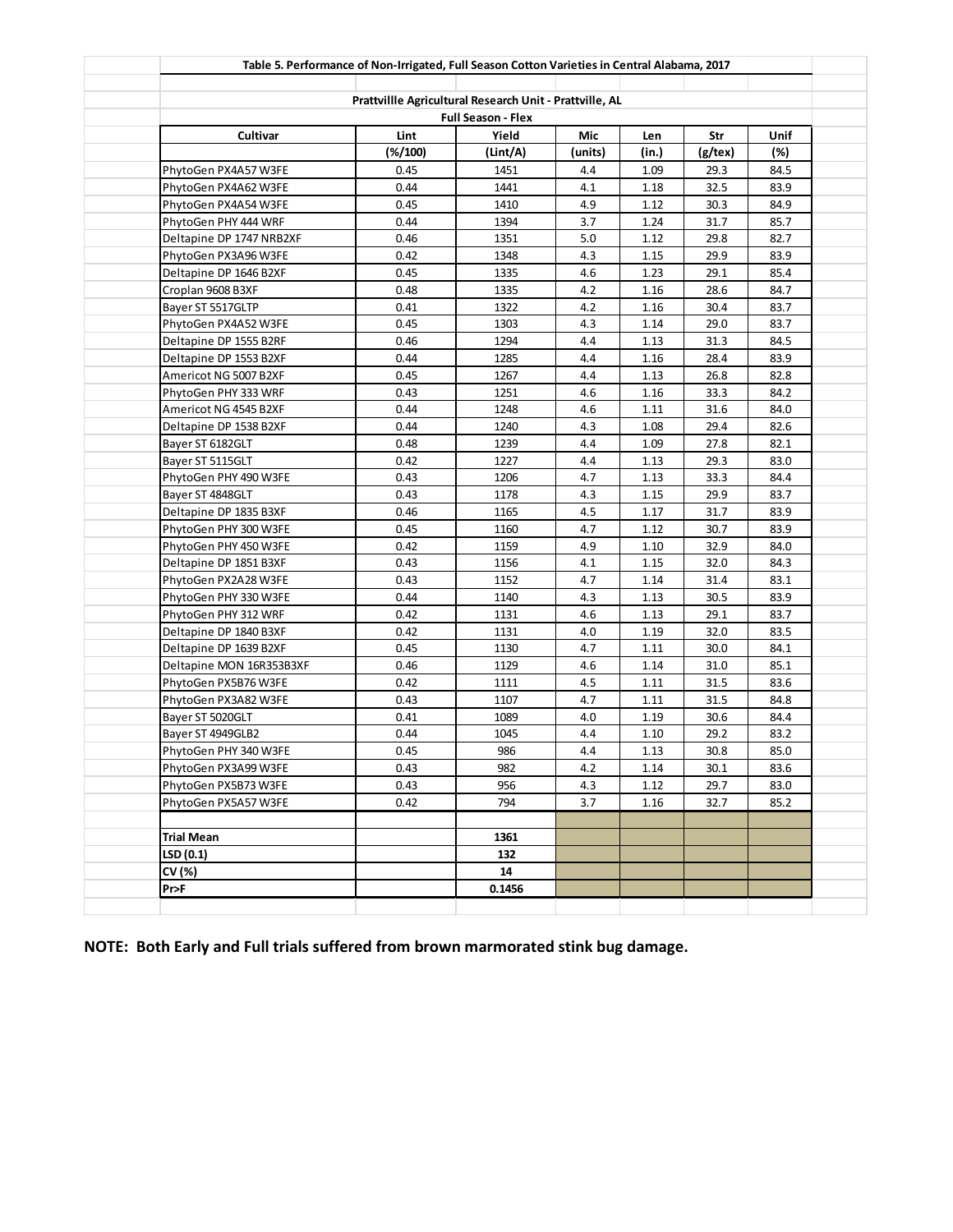**NOTE: Table 6. E.V. Smith Plant Breeding Unit, Flex -Early**

**Trial(s) suffered early from seedling disease, with the Early Season Flex trial replanted on June 2. Continuing adverse conditions including target spot infestation and tropical storm damage caused stunted growth, excess variation and poor yields. Results will not be reported.**

**NOTE: Table 7. E.V. Smith Plant Breeding Unit, Flex -Full**

**Trial(s) suffered early from seedling disease, with the Early Season Flex trial replanted on June 2. Continuing adverse conditions including target spot infestation and tropical storm damage caused stunted growth, excess variation and poor yields. Results will not be reported.**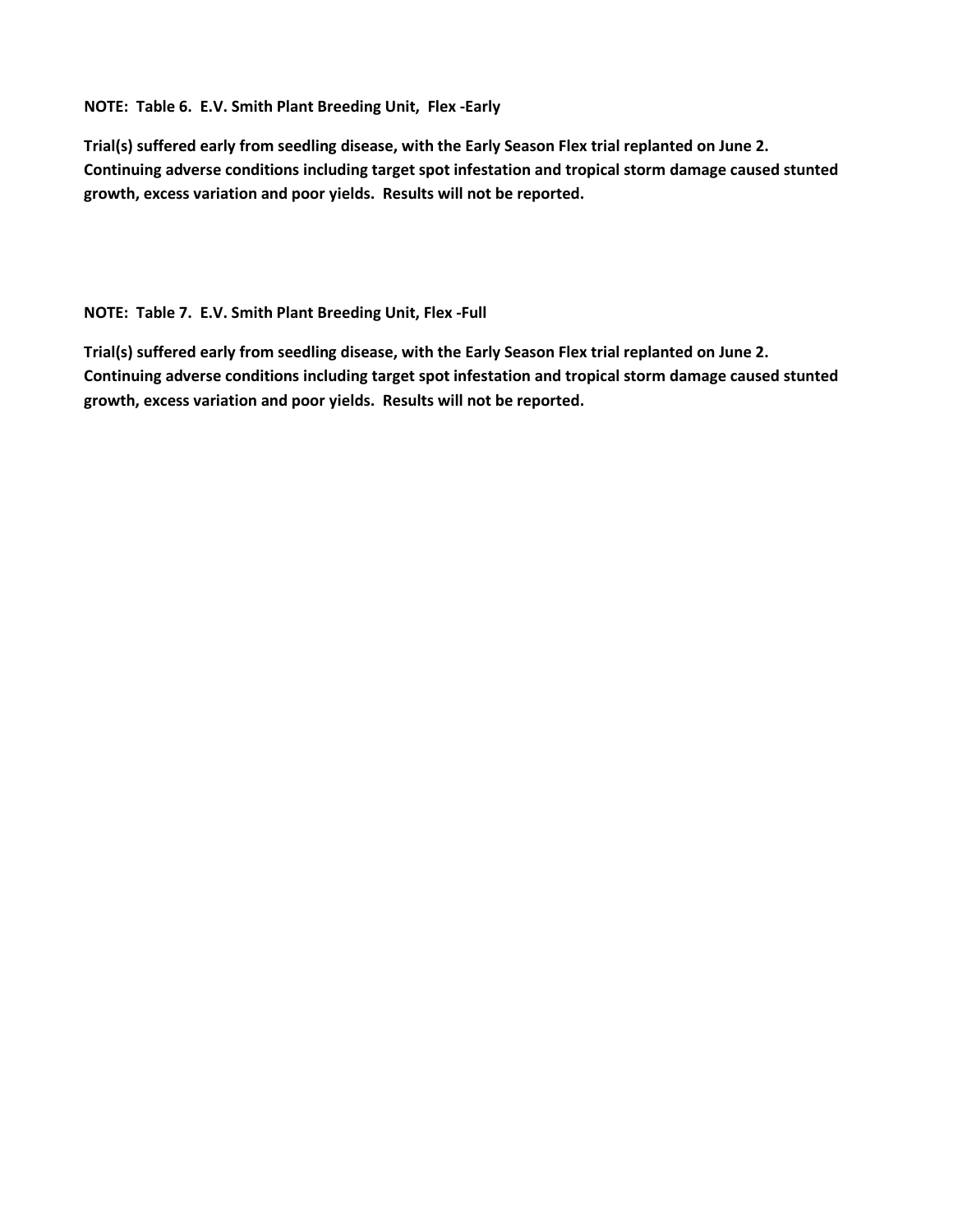|                        | Table 8. Performance of Non-Irrigated, Early Season Cotton Varieties in South Alabama, 2017 |                               |         |       |         |      |  |  |  |
|------------------------|---------------------------------------------------------------------------------------------|-------------------------------|---------|-------|---------|------|--|--|--|
|                        |                                                                                             | Gulf Coast REC - Fairhope, AL |         |       |         |      |  |  |  |
|                        |                                                                                             | Early Season - Flex           |         |       |         |      |  |  |  |
| Cultivar               | Lint<br>Yield<br>Mic<br><b>Unif</b><br>Len<br>Str                                           |                               |         |       |         |      |  |  |  |
|                        | (%/100)                                                                                     | (Lint/A)                      | (units) | (in.) | (g/tex) | (%)  |  |  |  |
| PhytoGen PX4A54 W3FE   | 0.40                                                                                        | 1718                          | 5.2     | 1.12  | 30.3    | 84.2 |  |  |  |
| Bayer ST 6182GLT       | 0.47                                                                                        | 1621                          | 5.2     | 1.17  | 29.2    | 84.6 |  |  |  |
| PhytoGen PHY 330 W3FE  | 0.40                                                                                        | 1558                          | 4.2     | 1.14  | 32.5    | 84.2 |  |  |  |
| Deltapine DP 1646 B2XF | 0.43                                                                                        | 1536                          | 4.3     | 1.27  | 29.1    | 86.2 |  |  |  |
| Bayer ST 5517GLTP      | 0.37                                                                                        | 1536                          | 4.4     | 1.16  | 31.0    | 82.3 |  |  |  |
| PhytoGen PHY 444 WRF   | 0.40                                                                                        | 1526                          | 4.2     | 1.24  | 30.3    | 84.4 |  |  |  |
| Deltapine DP 1518 B2XF | 0.43                                                                                        | 1525                          | 5.0     | 1.17  | 30.8    | 84.7 |  |  |  |
| Americot NG 4601 B2XF  | 0.43                                                                                        | 1515                          | 5.2     | 1.20  | 32.4    | 85.0 |  |  |  |
| PhytoGen PHY 333 WRF   | 0.40                                                                                        | 1500                          | 4.8     | 1.17  | 31.7    | 86.2 |  |  |  |
| PhytoGen PX4A57 W3FE   | 0.42                                                                                        | 1487                          | 4.7     | 1.11  | 31.0    | 84.6 |  |  |  |
| PhytoGen PX3A99 W3FE   | 0.40                                                                                        | 1483                          | 5.1     | 1.18  | 30.5    | 84.6 |  |  |  |
| PhytoGen PHY 312 WRF   | 0.39                                                                                        | 1479                          | 4.9     | 1.17  | 30.9    | 84.9 |  |  |  |
| Bayer ST 5020GLT       | 0.38                                                                                        | 1465                          | 4.9     | 1.22  | 31.2    | 85.1 |  |  |  |
| PhytoGen PHY 490 W3FE  | 0.42                                                                                        | 1460                          | 4.7     | 1.16  | 32.7    | 84.9 |  |  |  |
| PhytoGen PX4A62 W3FE   | 0.41                                                                                        | 1460                          | 4.4     | 1.23  | 33.4    | 84.4 |  |  |  |
| Bayer ST 4949GLB2      | 0.44                                                                                        | 1460                          | 4.8     | 1.16  | 29.9    | 84.5 |  |  |  |
| PhytoGen PX3A96 W3FE   | 0.39                                                                                        | 1443                          | 4.9     | 1.15  | 30.7    | 84.3 |  |  |  |
| PhytoGen PX3A82 W3FE   | 0.42                                                                                        | 1387                          | 4.7     | 1.16  | 31.6    | 85.7 |  |  |  |
| PhytoGen PHY 340 W3FE  | 0.43                                                                                        | 1384                          | 4.9     | 1.15  | 30.0    | 84.7 |  |  |  |
| PhytoGen PX4A52 W3FE   | 0.41                                                                                        | 1375                          | 4.1     | 1.17  | 31.6    | 84.7 |  |  |  |
| Deltapine DP 1522 B2XF | 0.40                                                                                        | 1363                          | 5.2     | 1.19  | 29.9    | 85.3 |  |  |  |
| PhytoGen PHY 300 W3FE  | 0.42                                                                                        | 1356                          | 4.6     | 1.18  | 30.8    | 85.2 |  |  |  |
| PhytoGen PX5B73 W3FE   | 0.38                                                                                        | 1332                          | 4.5     | 1.14  | 30.4    | 83.5 |  |  |  |
| Bayer ST 4848GLT       | 0.42                                                                                        | 1288                          | 5.0     | 1.17  | 30.2    | 85.3 |  |  |  |
| PhytoGen PX5A57 W3FE   | 0.40                                                                                        | 1284                          | 4.6     | 1.16  | 30.5    | 85.7 |  |  |  |
| Bayer ST 5115GLT       | 0.38                                                                                        | 1279                          | 4.2     | 1.18  | 32.7    | 83.9 |  |  |  |
| PhytoGen PX5B76 W3FE   | 0.40                                                                                        | 1230                          | 4.6     | 1.16  | 31.2    | 83.7 |  |  |  |
| Americot NG 3522 B2XF  | 0.40                                                                                        | 1202                          | 4.6     | 1.13  | 28.0    | 83.3 |  |  |  |
| PhytoGen PHY 450 W3FE  | 0.39                                                                                        | 1189                          | 4.7     | 1.13  | 34.1    | 84.4 |  |  |  |
| Deltapine DP 1725 B2XF | 0.44                                                                                        | 1050                          | 4.6     | 1.18  | 30.7    | 84.8 |  |  |  |
| Croplan 3527 B2XF      | 0.43                                                                                        | 1020                          | 5.0     | 1.20  | 29.2    | 85.4 |  |  |  |
| PhytoGen PX2A28 W3FE   | 0.39                                                                                        | 994                           | 4.1     | 1.22  | 32.8    | 84.2 |  |  |  |
| Deltapine DP 1614 B2XF | 0.44                                                                                        | 987                           | 4.3     | 1.23  | 31.9    | 84.9 |  |  |  |
| <b>Trial Mean</b>      |                                                                                             | 1377                          |         |       |         |      |  |  |  |
| LSD(0.1)               |                                                                                             | 154                           |         |       |         |      |  |  |  |
| CV (%)                 |                                                                                             | 16                            |         |       |         |      |  |  |  |
| Pr>F                   |                                                                                             | 0.0001                        |         |       |         |      |  |  |  |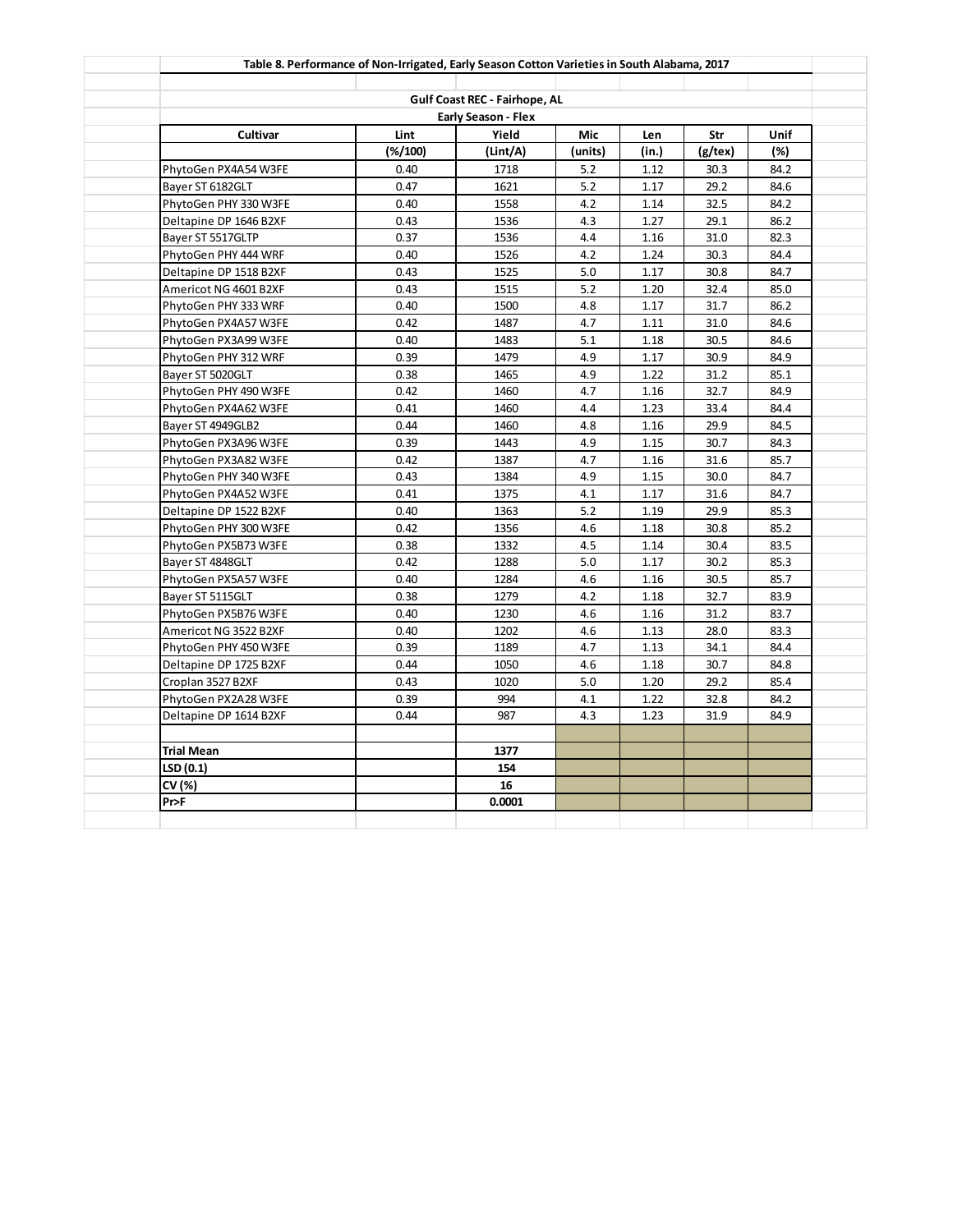|                          | Table 9. Performance of Non-Irrigated, Full Season Cotton Varieties in South Alabama, 2017 |                                                            |         |       |         |      |
|--------------------------|--------------------------------------------------------------------------------------------|------------------------------------------------------------|---------|-------|---------|------|
|                          |                                                                                            |                                                            |         |       |         |      |
|                          |                                                                                            | Gulf Coast REC - Fairhope, AL<br><b>Full Season - Flex</b> |         |       |         |      |
| Cultivar                 | Lint                                                                                       | Yield                                                      | Mic     | Len   | Str     | Unif |
|                          | $(\frac{4}{100})$                                                                          | (Lint/A)                                                   | (units) | (in.) | (g/tex) | (%)  |
| PhytoGen PX4A54 W3FE     | 0.41                                                                                       | 1574                                                       | 4.9     | 1.16  | 32.4    | 85.3 |
| PhytoGen PX4A57 W3FE     | 0.43                                                                                       | 1570                                                       | 4.7     | 1.08  | 31.0    | 83.4 |
| Deltapine DP 1646 B2XF   | 0.41                                                                                       | 1558                                                       | 4.6     | 1.21  | 31.3    | 83.2 |
| Deltapine MON 16R353B3XF | 0.44                                                                                       | 1486                                                       | 5.0     | 1.19  | 33.9    | 84.9 |
| PhytoGen PHY 330 W3FE    | 0.42                                                                                       | 1470                                                       | 4.7     | 1.15  | 32.1    | 84.3 |
| Deltapine DP 1555 B2RF   | 0.42                                                                                       | 1470                                                       | 4.8     | 1.17  | 32.7    | 84.1 |
| Bayer ST 4848GLT         | 0.42                                                                                       | 1466                                                       | 4.9     | 1.15  | 32.6    | 84.9 |
| Bayer ST 6182GLT         | 0.45                                                                                       | 1459                                                       | 4.6     | 1.18  | 30.3    | 84.7 |
| PhytoGen PX5B73 W3FE     | 0.40                                                                                       | 1452                                                       | 4.5     | 1.17  | 30.5    | 83.0 |
| PhytoGen PX3A99 W3FE     | 0.40                                                                                       | 1450                                                       | 4.7     | 1.14  | 31.2    | 84.0 |
| PhytoGen PX3A96 W3FE     | 0.39                                                                                       | 1448                                                       | 4.7     | 1.16  | 30.2    | 83.6 |
| PhytoGen PX4A52 W3FE     | 0.40                                                                                       | 1445                                                       | 4.3     | 1.14  | 31.2    | 85.0 |
| PhytoGen PHY 340 W3FE    | 0.42                                                                                       | 1427                                                       | 4.5     | 1.15  | 30.3    | 84.6 |
| Deltapine DP 1639 B2XF   | 0.42                                                                                       | 1407                                                       | 4.7     | 1.15  | 31.5    | 85.4 |
| PhytoGen PHY 312 WRF     | 0.41                                                                                       | 1400                                                       | 4.9     | 1.18  | 31.8    | 85.9 |
| Americot NG 4545 B2XF    | 0.39                                                                                       | 1380                                                       | 4.4     | 1.15  | 32.5    | 82.9 |
| Deltapine DP 1747 NRB2XF | 0.44                                                                                       | 1378                                                       | 5.1     | 1.15  | 31.4    | 83.4 |
| PhytoGen PHY 300 W3FE    | 0.43                                                                                       | 1367                                                       | 4.5     | 1.15  | 30.6    | 84.1 |
| PhytoGen PHY 450 W3FE    | 0.40                                                                                       | 1350                                                       | 4.9     | 1.11  | 33.6    | 84.8 |
| Deltapine DP 1538 B2XF   | 0.42                                                                                       | 1340                                                       | 5.2     | 1.09  | 27.5    | 84.5 |
| PhytoGen PX5A57 W3FE     | 0.39                                                                                       | 1330                                                       | 4.4     | 1.15  | 31.2    | 83.7 |
| Americot NG 5007 B2XF    | 0.40                                                                                       | 1326                                                       | 4.3     | 1.15  | 27.9    | 81.5 |
| Deltapine DP 1553 B2XF   | 0.41                                                                                       | 1311                                                       | 5.1     | 1.18  | 28.6    | 84.5 |
| PhytoGen PHY 490 W3FE    | 0.39                                                                                       | 1301                                                       | 4.7     | 1.16  | 34.6    | 84.7 |
| Bayer ST 4949GLB2        | 0.43                                                                                       | 1300                                                       | 4.5     | 1.13  | 29.9    | 83.5 |
| Bayer ST 5517GLTP        | 0.38                                                                                       | 1300                                                       | 4.4     | 1.18  | 33.0    | 83.3 |
| PhytoGen PHY 444 WRF     | 0.44                                                                                       | 1300                                                       | 4.3     | 1.26  | 30.8    | 85.1 |
| Deltapine DP1851 B3XF    | 0.42                                                                                       | 1299                                                       | 4.3     | 1.19  | 34.8    | 83.7 |
| Bayer ST 5020GLT         | 0.38                                                                                       | 1288                                                       | 4.7     | 1.19  | 32.7    | 83.3 |
| PhytoGen PX4A62 W3FE     | 0.42                                                                                       | 1287                                                       | 4.1     | 1.20  | 33.4    | 84.0 |
| PhytoGen PX3A82 W3FE     | 0.40                                                                                       | 1285                                                       | 4.6     | 1.15  | 33.0    | 85.4 |
| Deltapine DP 1840 B3XF   | 0.40                                                                                       | 1279                                                       | 4.9     | 1.16  | 30.0    | 82.7 |
| PhytoGen PX5B76 W3FE     | 0.39                                                                                       | 1274                                                       | 4.3     | 1.17  | 31.6    | 84.0 |
| Croplan 9608 B3XF        | 0.45                                                                                       | 1251                                                       | 4.4     | 1.17  | 30.9    | 83.7 |
| Bayer ST 5115GLT         | 0.40                                                                                       | 1237                                                       | 4.1     | 1.12  | $31.5$  | 82.7 |
| PhytoGen PHY 333 WRF     | 0.40                                                                                       | 1223                                                       | 4.6     | 1.17  | 30.5    | 84.1 |
| Deltapine DP1835 B3XF    | 0.43                                                                                       | 1192                                                       | 4.6     | 1.22  | 30.5    | 82.9 |
| PhytoGen PX2A28 W3FE     | 0.40                                                                                       | 1090                                                       | 4.3     | 1.18  | 31.6    | 83.6 |
|                          |                                                                                            |                                                            |         |       |         |      |
| <b>Trial mean</b>        |                                                                                            | 1361                                                       |         |       |         |      |
| LSD(0.1)                 |                                                                                            | 132                                                        |         |       |         |      |
| CV (%)                   |                                                                                            | 14                                                         |         |       |         |      |
| Pr>F                     |                                                                                            | 0.1456                                                     |         |       |         |      |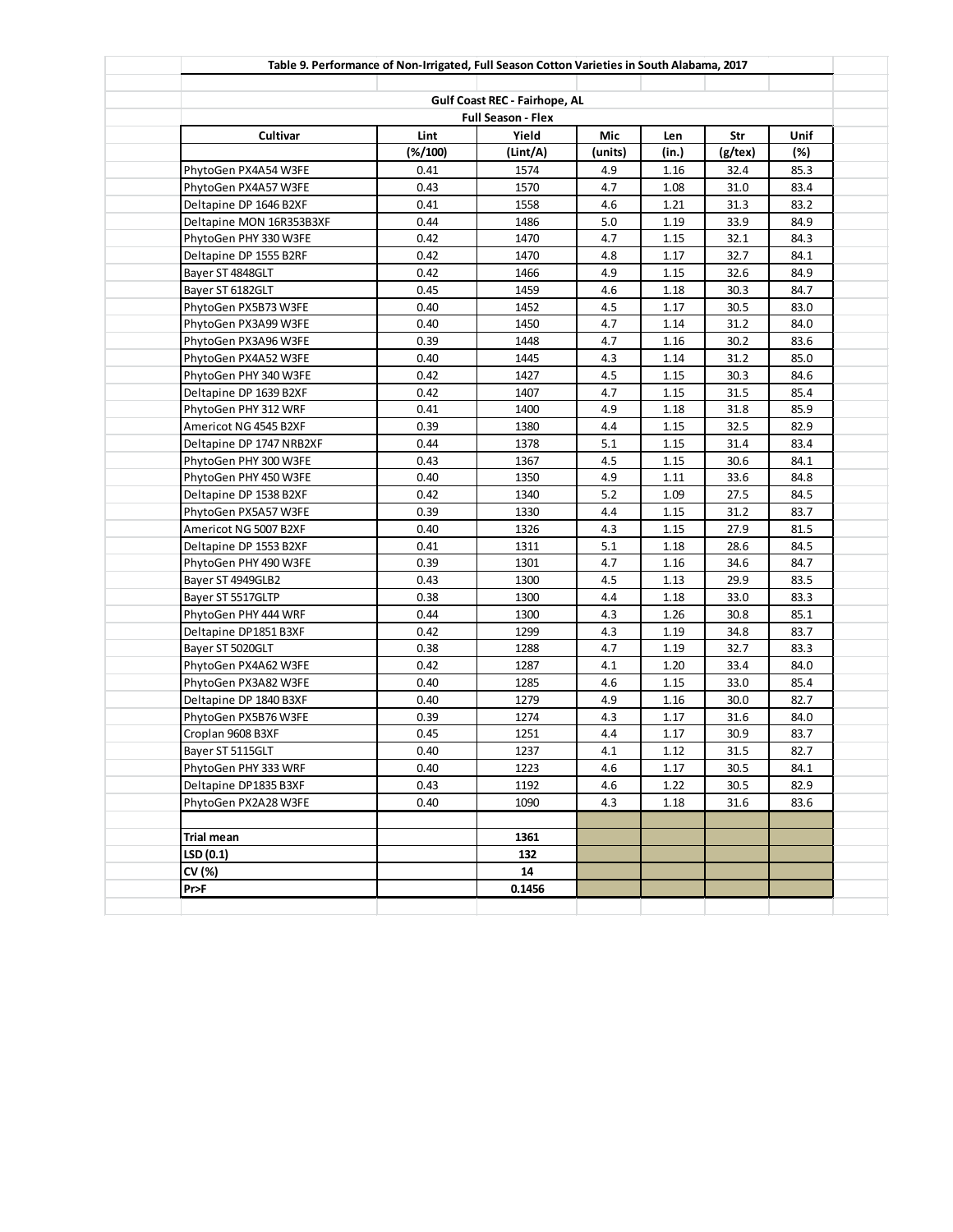|                        |                   | Wiregrass REC - Headland, AL |         |       |            |             |
|------------------------|-------------------|------------------------------|---------|-------|------------|-------------|
|                        |                   | <b>Early Season - Flex</b>   |         |       |            |             |
| Cultivar               | Lint              | Yield                        | Mic     | Len   | Str        | <b>Unif</b> |
|                        | $(\frac{6}{100})$ | (Lint/A)                     | (units) | (in.) | $(g$ /tex) | (%)         |
| Deltapine DP 1518 B2XF | 0.45              | 1240                         | 4.7     | 1.15  | 29.7       | 83.0        |
| PhytoGen PX4A57 W3FE   | 0.45              | 1219                         | 4.9     | 1.06  | 34.4       | 82.8        |
| PhytoGen PHY 333 WRF   | 0.46              | 1217                         | 5.0     | 1.08  | 31.0       | 83.5        |
| PhytoGen PX4A62 W3FE   | 0.44              | 1200                         | 4.5     | 1.13  | 32.6       | 83.5        |
| Bayer ST 5020GLT       | 0.44              | 1194                         | 5.2     | 1.11  | 31.8       | 84.3        |
| Bayer ST 4949GLB2      | 0.45              | 1183                         | 5.0     | 1.08  | 29.4       | 82.2        |
| Americot NG 3522 B2XF  | 0.44              | 1182                         | 4.8     | 1.06  | 30.1       | 83.6        |
| PhytoGen PHY 300 W3FE  | 0.47              | 1163                         | 5.4     | 1.05  | 30.5       | 83.1        |
| PhytoGen PHY 330 W3FE  | 0.46              | 1161                         | 4.9     | 1.07  | 32.5       | 83.7        |
| PhytoGen PX4A52 W3FE   | 0.44              | 1160                         | 5.0     | 1.12  | 32.2       | 82.9        |
| PhytoGen PHY 490 W3FE  | 0.45              | 1135                         | 5.2     | 1.08  | 31.3       | 83.8        |
| PhytoGen PX2A28 W3FE   | 0.44              | 1134                         | 4.6     | 1.09  | 30.5       | 83.6        |
| PhytoGen PHY 312 WRF   | 0.45              | 1117                         | 5.3     | 1.07  | 31.7       | 83.4        |
| PhytoGen PX3A99 W3FE   | 0.44              | 1109                         | 5.1     | 1.09  | 30.8       | 82.9        |
| Bayer ST 5115GLT       | 0.43              | 1103                         | 4.9     | 1.06  | 29.8       | 81.9        |
| PhytoGen PX3A82 W3FE   | 0.46              | 1093                         | 5.0     | 1.04  | 32.2       | 82.7        |
| PhytoGen PX4A54 W3FE   | 0.45              | 1093                         | 5.2     | 1.10  | 30.6       | 83.8        |
| Bayer ST 6182GLT       | 0.47              | 1091                         | 5.2     | 1.08  | 29.6       | 83.4        |
| PhytoGen PHY 444 WRF   | 0.43              | 1085                         | 4.6     | 1.14  | 31.5       | 83.8        |
| PhytoGen PX5B73 W3FE   | 0.46              | 1078                         | 4.8     | 1.12  | 31.1       | 84.0        |
| PhytoGen PHY 450 W3FE  | 0.43              | 1071                         | 5.4     | 1.07  | 33.6       | 83.1        |
| Americot NG 4601 B2XF  | 0.46              | 1061                         | 5.5     | 1.06  | 30.3       | 82.1        |
| Deltapine DP 1614 B2XF | 0.45              | 1058                         | 5.5     | 1.12  | 29.4       | 83.9        |
| Deltapine DP 1725 B2XF | 0.46              | 1055                         | 5.0     | 1.08  | 31.2       | 83.1        |
| Deltapine DP 1646 B2XF | 0.47              | 1050                         | 5.0     | 1.18  | 29.9       | 82.8        |
| Bayer ST 5517GLTP      | 0.42              | 1033                         | 4.5     | 1.10  | 32.9       | 83.7        |
| PhytoGen PX5B76 W3FE   | 0.43              | 1020                         | 5.0     | 1.07  | 31.4       | 83.9        |
| PhytoGen PX3A96 W3FE   | 0.43              | 1015                         | 5.1     | 1.05  | 30.4       | 82.3        |
| Bayer ST 4848GLT       | 0.46              | 996                          | 4.7     | 1.11  | 31.7       | 83.4        |
| PhytoGen PHY 340 W3FE  | 0.44              | 987                          | 5.2     | 1.12  | 30.7       | 83.3        |
| Croplan 3527 B2XF      | 0.46              | 983                          | 5.3     | 1.10  | 29.6       | 83.2        |
| Deltapine DP 1522 B2XF | 0.43              | 978                          | 5.3     | 1.09  | 31.1       | 83.9        |
| PhytoGen PX5A57 W3FE   | 0.43              | 947                          | 4.8     | 1.08  | 33.0       | 83.7        |
|                        |                   |                              |         |       |            |             |
| Trial Mean             |                   | 1097                         |         |       |            |             |
| LSD (0.1)              |                   | 90                           |         |       |            |             |
| CV (%)                 |                   | 12                           |         |       |            |             |
| Pr>F                   |                   | 0.0665                       |         |       |            |             |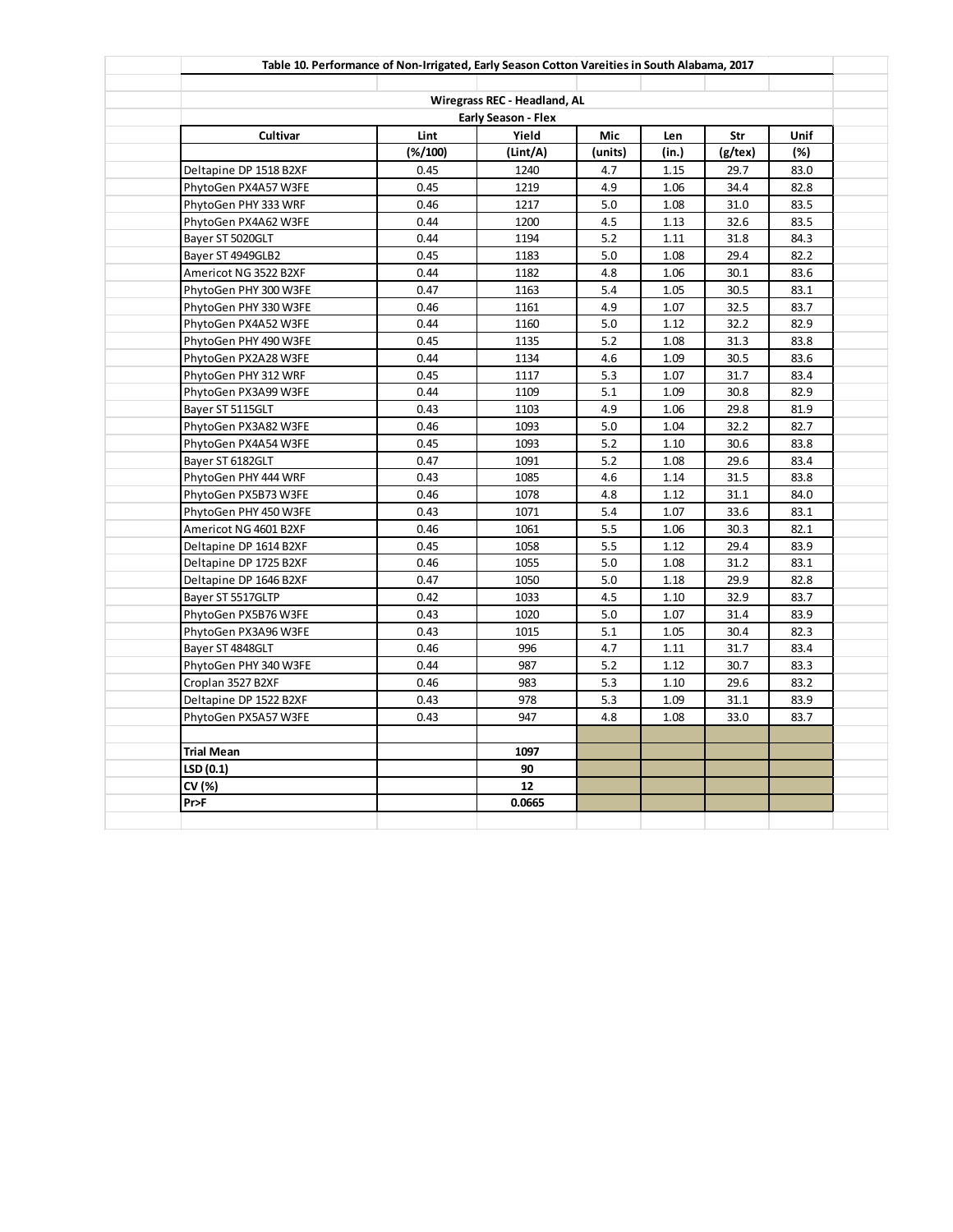|                                                        | Table 11. Performance of Non-Irrigated, Full Season Cotton Varieties in South Alabama, 2017 |                                                           |         |       |         |      |  |  |  |
|--------------------------------------------------------|---------------------------------------------------------------------------------------------|-----------------------------------------------------------|---------|-------|---------|------|--|--|--|
|                                                        |                                                                                             |                                                           |         |       |         |      |  |  |  |
|                                                        |                                                                                             | Wiregrass REC - Headland, AL<br><b>Full Season - Flex</b> |         |       |         |      |  |  |  |
| Cultivar<br>Yield<br>Lint<br>Mic<br>Str<br>Unif<br>Len |                                                                                             |                                                           |         |       |         |      |  |  |  |
|                                                        | $(\frac{4}{100})$                                                                           | (Lint/A)                                                  | (units) | (in.) | (g/tex) | (%)  |  |  |  |
| PhytoGen PHY 312 WRF                                   | 0.44                                                                                        | 1451                                                      | 4.9     | 1.11  | 30.4    | 84.5 |  |  |  |
| PhytoGen PX4A52 W3FE                                   | 0.46                                                                                        | 1415                                                      | 4.8     | 1.12  | 29.1    | 84.2 |  |  |  |
| PhytoGen PHY 330 W3FE                                  | 0.47                                                                                        | 1404                                                      | 5.1     | 1.10  | 29.5    | 83.5 |  |  |  |
| Bayer ST 5115GLT                                       | 0.44                                                                                        | 1375                                                      | 4.5     | 1.11  | 30.1    | 82.9 |  |  |  |
| Bayer ST 6182GLT                                       | 0.47                                                                                        | 1369                                                      | 5.0     | 1.14  | 29.4    | 84.2 |  |  |  |
| Bayer ST 4848GLT                                       | 0.45                                                                                        | 1363                                                      | 4.9     | 1.10  | 30.6    | 84.1 |  |  |  |
| PhytoGen PX3A82 W3FE                                   | 0.43                                                                                        | 1338                                                      | 4.5     | 1.10  | 31.9    | 85.5 |  |  |  |
| PhytoGen PX3A96 W3FE                                   | 0.42                                                                                        | 1335                                                      | 4.8     | 1.13  | 30.5    | 84.9 |  |  |  |
| PhytoGen PHY 333 WRF                                   | 0.46                                                                                        | 1324                                                      | 5.1     | 1.08  | 28.5    | 84.0 |  |  |  |
| PhytoGen PX5B73 W3FE                                   | 0.45                                                                                        | 1323                                                      | 5.0     | 1.11  | 30.5    | 84.3 |  |  |  |
| PhytoGen PX4A62 W3FE                                   | 0.44                                                                                        | 1300                                                      | 4.4     | 1.16  | 33.4    | 84.3 |  |  |  |
| Americot NG 4545 B2XF                                  | 0.43                                                                                        | 1290                                                      | 4.9     | 1.10  | 30.3    | 83.6 |  |  |  |
| Croplan 9608 B3XF                                      | 0.48                                                                                        | 1287                                                      | 5.4     | 1.12  | 30.4    | 83.2 |  |  |  |
| PhytoGen PX3A99 W3FE                                   | 0.44                                                                                        | 1278                                                      | 5.0     | 1.13  | 31.4    | 84.4 |  |  |  |
| PhytoGen PHY 490 W3FE                                  | 0.45                                                                                        | 1277                                                      | 5.0     | 1.09  | 33.6    | 84.4 |  |  |  |
| PhytoGen PHY 444 WRF                                   | 0.47                                                                                        | 1274                                                      | 4.6     | 1.18  | 33.2    | 84.9 |  |  |  |
| Deltapine DP 1553 B2XF                                 | 0.46                                                                                        | 1269                                                      | 5.1     | 1.12  | 29.1    | 84.1 |  |  |  |
| PhytoGen PX2A28 W3FE                                   | 0.43                                                                                        | 1264                                                      | 4.4     | 1.15  | 30.6    | 82.2 |  |  |  |
| Deltapine DP 1840 B3XF                                 | 0.47                                                                                        | 1262                                                      | 5.2     | 1.12  | 31.7    | 83.6 |  |  |  |
| Deltapine DP 1555 B2RF                                 | 0.50                                                                                        | 1257                                                      | 5.3     | 1.12  | 31.9    | 83.1 |  |  |  |
| PhytoGen PHY 300 W3FE                                  | 0.46                                                                                        | 1253                                                      | 4.7     | 1.10  | 29.9    | 83.4 |  |  |  |
| Bayer ST 5020GLT                                       | 0.44                                                                                        | 1252                                                      | 5.0     | 1.15  | 31.8    | 84.7 |  |  |  |
| Bayer ST 5517GLTP                                      | 0.41                                                                                        | 1244                                                      | 4.5     | 1.18  | 33.4    | 83.3 |  |  |  |
| PhytoGen PHY 450 W3FE                                  | 0.43                                                                                        | 1244                                                      | 5.1     | 1.07  | 34.6    | 44.3 |  |  |  |
| Bayer ST 4949GLB2                                      | 0.47                                                                                        | 1242                                                      | 5.2     | 1.08  | 30.3    | 84.2 |  |  |  |
| PhytoGen PHY 340 W3FE                                  | 0.46                                                                                        | 1241                                                      | 5.3     | 1.08  | 30.8    | 85.0 |  |  |  |
| PhytoGen PX4A57 W3FE                                   | 0.46                                                                                        | 1231                                                      | 5.3     | 1.07  | 31.0    | 83.7 |  |  |  |
| PhytoGen PX4A54 W3FE                                   | 0.45                                                                                        | 1231                                                      | 4.8     | 1.10  | 32.2    | 84.1 |  |  |  |
| PhytoGen PX5B76 W3FE                                   | 0.45                                                                                        | 1219                                                      | 5.0     | 1.11  | 31.2    | 84.1 |  |  |  |
| Deltapine DP 1747 NRB2XF                               | 0.47                                                                                        | 1179                                                      | 5.2     | 1.10  | 31.4    | 83.7 |  |  |  |
| Americot NG 5007 B2XF                                  | 0.47                                                                                        | 1171                                                      | 5.2     | 1.10  | 27.9    | 83.3 |  |  |  |
| Deltapine DP 1851 B3XF                                 | 0.45                                                                                        | 1160                                                      | 4.8     | 1.16  | 33.0    | 84.1 |  |  |  |
| Deltapine DP 1835 B3XF                                 | 0.47                                                                                        | 1136                                                      | 4.9     | 1.12  | 30.4    | 83.0 |  |  |  |
| Deltapine DP 1538 B2XF                                 | 0.45                                                                                        | 1131                                                      | 5.1     | 1.07  | 29.1    | 84.0 |  |  |  |
| PhytoGen PX5A57 W3FE                                   | 0.46                                                                                        | 1122                                                      | 5.0     | 1.11  | 32.5    | 83.3 |  |  |  |
| Deltapine DP 1646 B2XF                                 | 0.46                                                                                        | 1085                                                      | 4.9     | 1.17  | 29.9    | 83.3 |  |  |  |
| Deltapine MON 16R353B3XF                               | 0.48                                                                                        | 1047                                                      | 5.4     | 1.10  | 29.8    | 83.5 |  |  |  |
| Deltapine DP 1639 B2XF                                 | 0.46                                                                                        | 890                                                       | 5.6     | 1.07  | 31.1    | 83.0 |  |  |  |
|                                                        |                                                                                             |                                                           |         |       |         |      |  |  |  |
| <b>Trial Mean</b>                                      |                                                                                             | 1251                                                      |         |       |         |      |  |  |  |
| LSD(0.1)                                               |                                                                                             | 121                                                       |         |       |         |      |  |  |  |
| CV (%)                                                 |                                                                                             | 14                                                        |         |       |         |      |  |  |  |
| Pr>F                                                   |                                                                                             | 0.0333                                                    |         |       |         |      |  |  |  |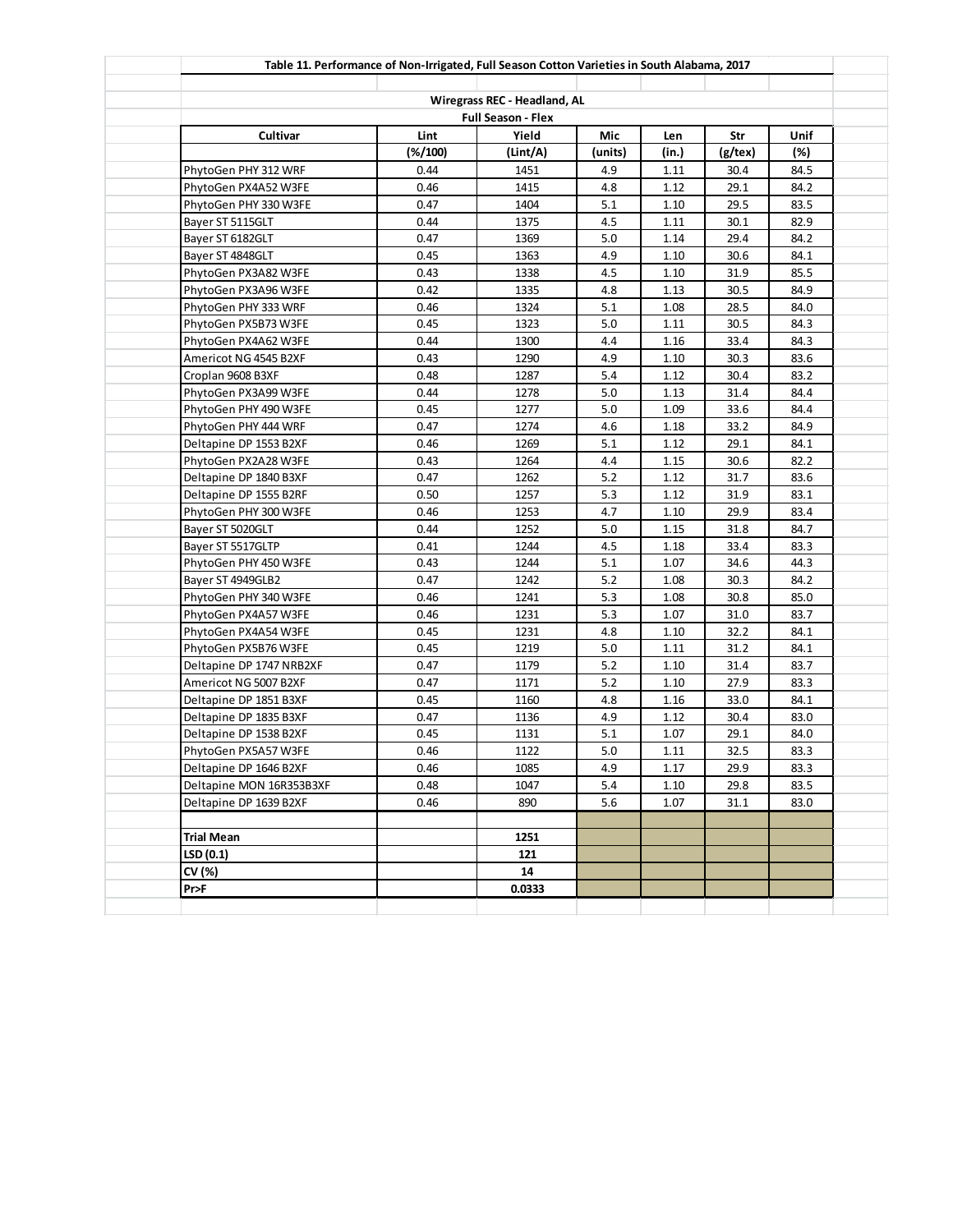|                        |           | Tennessee Valley REC - Belle Mina, AL |         |       |            |             |
|------------------------|-----------|---------------------------------------|---------|-------|------------|-------------|
|                        |           | <b>Early Season - Flex</b>            |         |       |            |             |
| <b>Culltivar</b>       | Lint      | Yield                                 | Mic     | Len   | Str        | <b>Unif</b> |
|                        | $(*/100)$ | (Lint/A)                              | (units) | (in.) | $(g$ /tex) | (%)         |
| Deltapine DP 1725 B2XF | 0.45      | 2295                                  | 4.4     | 1.22  | 28.8       | 84.4        |
| Deltapine DP 1518 B2XF | 0.42      | 2294                                  | 4.2     | 1.23  | 28.1       | 84.7        |
| PhytoGen PX4A57 W3FE   | 0.45      | 2225                                  | 4.4     | 1.15  | 30.5       | 84.8        |
| PhytoGen PHY 340 W3FE  | 0.45      | 2195                                  | 4.6     | 1.18  | 29.0       | 85.1        |
| PhytoGen PX5B76 W3FE   | 0.42      | 2169                                  | 4.2     | 1.20  | 29.5       | 84.7        |
| Bayer ST 6182GLT       | 0.48      | 2151                                  | 4.6     | 1.17  | 29.1       | 85.0        |
| PhytoGen PX3A99 W3FE   | 0.41      | 2150                                  | 4.4     | 1.18  | 30.3       | 83.8        |
| PhytoGen PX4A52 W3FE   | 0.43      | 2131                                  | 4.4     | 1.17  | 28.3       | 84.7        |
| Bayer ST 4949GLB2      | 0.44      | 2066                                  | 4.2     | 1.15  | 28.1       | 84.9        |
| PhytoGen PHY 312 WRF   | 0.42      | 2032                                  | 4.5     | 1.18  | 30.3       | 84.7        |
| Deltapine DP 1646 B2XF | 0.43      | 2031                                  | 4.0     | 1.28  | 27.5       | 84.3        |
| Deltapine DP 1522 B2XF | 0.43      | 2031                                  | 4.8     | 1.19  | 29.4       | 84.4        |
| Bayer ST 5115GLT       | 0.42      | 2022                                  | 3.9     | 1.16  | 30.1       | 82.6        |
| Bayer ST 4848GLT       | 0.43      | 2022                                  | 4.4     | 1.17  | 29.6       | 84.6        |
| PhytoGen PX4A62 W3FE   | 0.42      | 2004                                  | 3.8     | 1.23  | 31.8       | 83.3        |
| PhytoGen PHY 330 W3FE  | 0.44      | 2001                                  | 4.7     | 1.19  | 31.1       | 85.8        |
| PhytoGen PHY 490 W3FE  | 0.43      | 1968                                  | 4.3     | 1.21  | 31.5       | 85.8        |
| Deltapine DP 1614 B2XF | 0.46      | 1967                                  | 4.9     | 1.20  | 28.3       | 85.0        |
| Americot NG 3522 B2XF  | 0.44      | 1955                                  | 3.9     | 1.14  | 28.1       | 82.2        |
| PhytoGen PHY 450 W3FE  | 0.41      | 1953                                  | 4.6     | 1.16  | 32.5       | 85.3        |
| PhytoGen PX4A54 W3FE   | 0.43      | 1949                                  | 4.1     | 1.20  | 30.9       | 84.9        |
| Croplan 3527 B2XF      | 0.46      | 1942                                  | 4.7     | 1.19  | 28.5       | 85.1        |
| PhytoGen PHY 300 W3FE  | 0.44      | 1933                                  | 4.7     | 1.17  | 29.8       | 84.4        |
| Bayer ST 5517GLTP      | 0.40      | 1931                                  | 3.7     | 1.19  | 32.2       | 82.2        |
| PhytoGen PX2A28 W3FE   | 0.41      | 1907                                  | 4.1     | 1.24  | 32.5       | 84.3        |
| PhytoGen PHY 444 WRF   | 0.43      | 1904                                  | 3.6     | 1.28  | 29.5       | 84.7        |
| PhytoGen PX3A96 W3FE   | 0.40      | 1901                                  | 4.0     | 1.18  | 30.3       | 84.1        |
| PhytoGen PHY 333 WRF   | 0.43      | 1888                                  | 4.6     | 1.18  | 29.0       | 84.5        |
| PhytoGen PX5B73 W3FE   | 0.41      | 1875                                  | 4.4     | 1.16  | 29.6       | 84.1        |
| PhytoGen PX5A57 W3FE   | 0.41      | 1841                                  | 3.9     | 1.18  | 29.5       | 83.9        |
| Bayer ST 5020GLT       | 0.40      | 1841                                  | 4.7     | 1.26  | 31.7       | 86.3        |
| PhytoGen PX3A82 W3FE   | 0.43      | 1800                                  | 4.4     | 1.17  | 32.4       | 86.1        |
| Americot NG 4601 B2XF  | 0.42      | 1715                                  | 4.5     | 1.24  | 31.1       | 86.1        |
|                        |           |                                       |         |       |            |             |
| Trial Mean             |           | 2003                                  |         |       |            |             |
| LSD (0.1)              |           | 164                                   |         |       |            |             |
| CV (%)                 |           | 12                                    |         |       |            |             |
| Pr>F                   |           | 0.1011                                |         |       |            |             |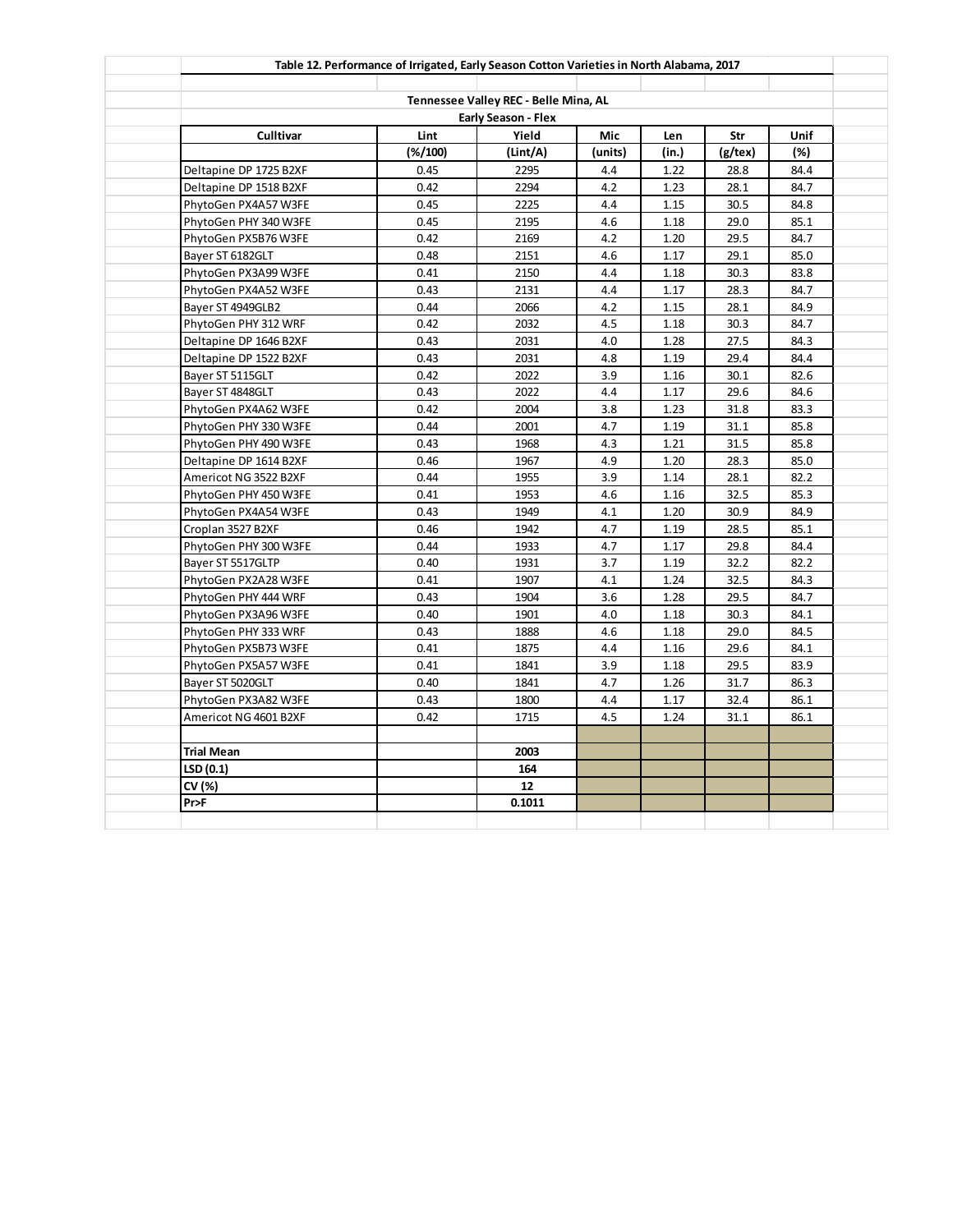|                          | Table 13. Performance of Irrigated, Full Season Cotton Varieties in North Alabama, 2017 |                                                                    |         |       |         |        |
|--------------------------|-----------------------------------------------------------------------------------------|--------------------------------------------------------------------|---------|-------|---------|--------|
|                          |                                                                                         |                                                                    |         |       |         |        |
|                          |                                                                                         | Tennessee Valley REC - Belle Mina, AL<br><b>Full Season - Flex</b> |         |       |         |        |
| Cultivar                 | Lint                                                                                    | Yield                                                              | Mic     | Len   | Str     | Unif   |
|                          | $(*/100)$                                                                               | (Lint/A)                                                           | (units) | (in.) | (g/tex) | $(\%)$ |
| PhytoGen PX4A52 W3FE     | 0.45                                                                                    | 2361                                                               | 4.6     | 1.16  | 29.3    | 84.1   |
| PhytoGen PHY 444 WRF     | 0.44                                                                                    | 2287                                                               | 4.0     | 1.29  | 30.3    | 86.4   |
| PhytoGen PHY 340 W3FE    | 0.45                                                                                    | 2280                                                               | 4.4     | 1.18  | 30.6    | 84.6   |
| Bayer ST 5115GLT         | 0.41                                                                                    | 2242                                                               | 4.2     | 1.22  | 30.3    | 83.6   |
| Deltapine DP 1646 B2XF   | 0.45                                                                                    | 2188                                                               | 4.4     | 1.29  | 28.7    | 83.0   |
| Bayer ST 5517GLTP        | 0.41                                                                                    | 2175                                                               | 3.7     | 1.20  | 30.0    | 83.1   |
| Bayer ST 6182GLT         | 0.47                                                                                    | 2150                                                               | 4.8     | 1.19  | 28.7    | 83.5   |
| Deltapine DP 1851 B3XF   | 0.43                                                                                    | 2127                                                               | 4.2     | 1.17  | 30.4    | 84.6   |
| PhytoGen PX4A54 W3FE     | 0.44                                                                                    | 2124                                                               | 4.7     | 1.17  | 29.2    | 85.1   |
| Deltapine DP 1835 B3XF   | 0.47                                                                                    | 2115                                                               | 4.6     | 1.21  | 30.9    | 83.5   |
| PhytoGen PX4A57 W3FE     | 0.43                                                                                    | 2113                                                               | 3.9     | 1.15  | 31.1    | 83.1   |
| PhytoGen PHY 300 W3FE    | 0.41                                                                                    | 2107                                                               | 4.0     | 1.20  | 30.0    | 85.3   |
| Deltapine DP 1555 B2RF   | 0.45                                                                                    | 2098                                                               | 4.1     | 1.21  | 32.1    | 84.4   |
| PhytoGen PX3A96 W3FE     | 0.41                                                                                    | 2080                                                               | 4.7     | 1.18  | 29.7    | 84.6   |
| PhytoGen PHY 450 W3FE    | 0.42                                                                                    | 2069                                                               | 4.7     | 1.18  | 32.0    | 85.2   |
| PhytoGen PX3A82 W3FE     | 0.43                                                                                    | 2050                                                               | 4.0     | 1.16  | 30.5    | 84.5   |
| Deltapine DP 1538 B2XF   | 0.44                                                                                    | 2042                                                               | 4.8     | 1.15  | 28.4    | 84.0   |
| Bayer ST 5020GLT         | 0.41                                                                                    | 2039                                                               | 4.2     | 1.27  | 32.2    | 84.1   |
| PhytoGen PX5B76 W3FE     | 0.41                                                                                    | 2036                                                               | 4.2     | 1.17  | 30.6    | 83.9   |
| Croplan 9608 B3XF        | 0.46                                                                                    | 2032                                                               | 3.8     | 1.20  | 29.5    | 84.0   |
| PhytoGen PHY 312 WRF     | 0.42                                                                                    | 1973                                                               | 4.5     | 1.21  | 29.9    | 84.4   |
| Deltapine MON 16R353B3XF | 0.47                                                                                    | 1963                                                               | 4.9     | 1.19  | 30.1    | 85.0   |
| PhytoGen PHY 330 W3FE    | 0.42                                                                                    | 1961                                                               | 4.6     | 1.15  | 31.8    | 84.4   |
| PhytoGen PX4A62 W3FE     | 0.43                                                                                    | 1957                                                               | 3.8     | 1.17  | 30.1    | 82.8   |
| PhytoGen PHY 333 WRF     | 0.43                                                                                    | 1942                                                               | 4.4     | 1.23  | 30.4    | 85.8   |
| Deltapine DP 1747 NRB2XF | 0.47                                                                                    | 1917                                                               | 4.4     | 1.13  | 30.1    | 82.0   |
| Bayer ST 4848GLT         | 0.43                                                                                    | 1911                                                               | 4.0     | 1.19  | 29.9    | 84.1   |
| PhytoGen PX5B73 W3FE     | 0.42                                                                                    | 1907                                                               | 4.2     | 1.19  | 29.6    | 84.8   |
| Bayer ST 4949GLB2        | 0.42                                                                                    | 1903                                                               | 3.5     | 1.17  | 31.5    | 85.5   |
| PhytoGen PX2A28 W3FE     | 0.41                                                                                    | 1898                                                               | 3.7     | 1.25  | 32.5    | 84.7   |
| PhytoGen PX3A99 W3FE     | 0.41                                                                                    | 1897                                                               | 3.7     | 1.17  | 30.5    | 83.6   |
| PhytoGen PX5A57 W3FE     | 0.43                                                                                    | 1862                                                               | 3.8     | 1.17  | 31.8    | 84.2   |
| Americot NG 5007 B2XF    | 0.42                                                                                    | 1858                                                               | 4.6     | 1.19  | 26.9    | 84.0   |
| Deltapine DP 1840 B3XF   | 0.41                                                                                    | 1811                                                               | 4.4     | 1.23  | 29.3    | 83.7   |
| Deltapine DP 1553 B2XF   | 0.42                                                                                    | 1790                                                               | 4.3     | 1.24  | 28.0    | 86.2   |
| PhytoGen PHY 490 W3FE    | 0.43                                                                                    | 1753                                                               | 4.7     | 1.20  | 33.1    | 85.1   |
| Deltapine DP 1639 B2XF   | 0.46                                                                                    | 1717                                                               | 5.0     | 1.13  | 29.5    | 84.7   |
| Americot NG 4545 B2XF    | 0.40                                                                                    | 1663                                                               | 3.6     | 1.21  | 31.6    | 83.9   |
|                          |                                                                                         |                                                                    |         |       |         |        |
| <b>Trial Mean</b>        |                                                                                         | 2010                                                               |         |       |         |        |
| LSD (0.1)                |                                                                                         | 143                                                                |         |       |         |        |
| CV (%)                   |                                                                                         | 10                                                                 |         |       |         |        |
| Pr>F                     |                                                                                         | 0.0001                                                             |         |       |         |        |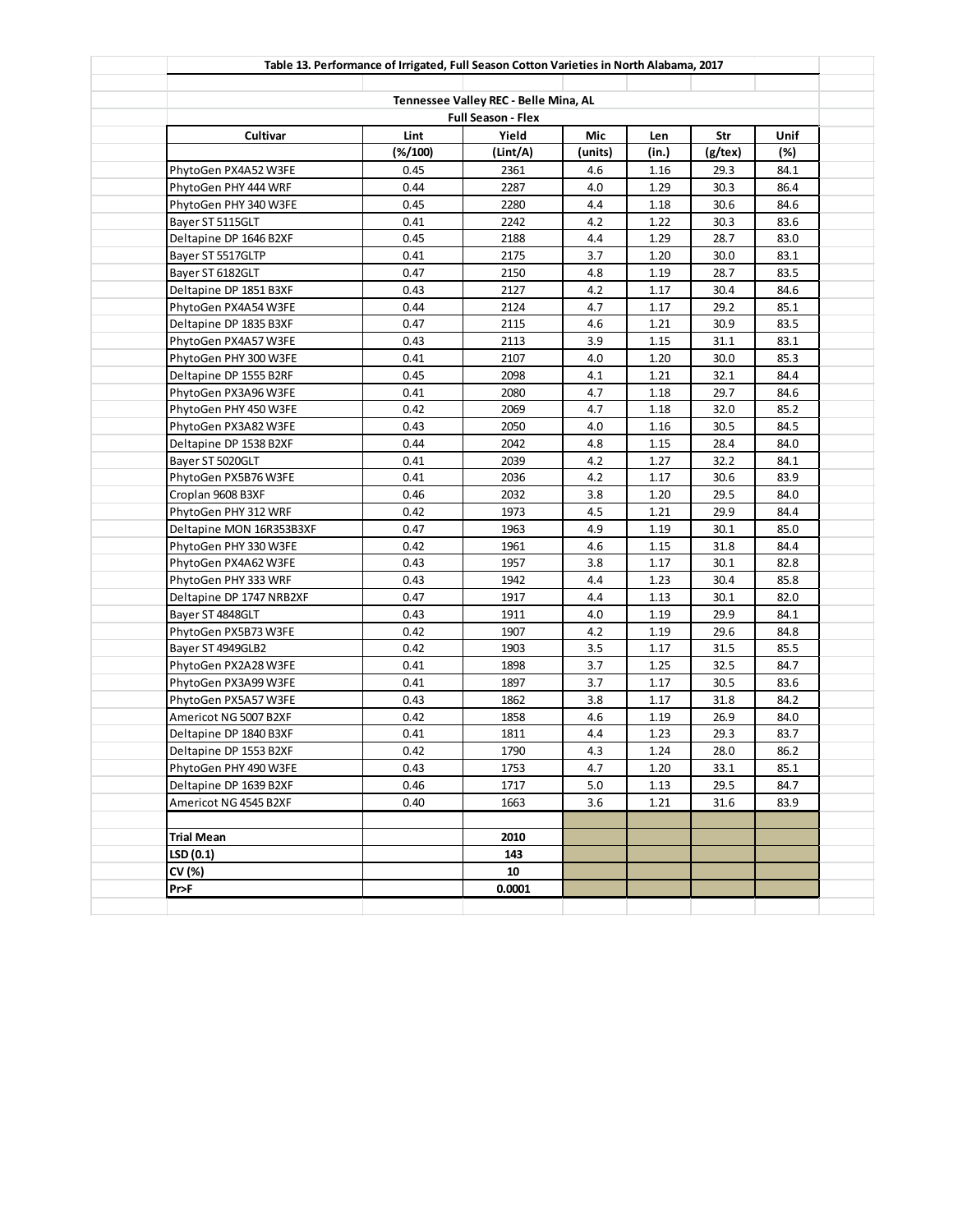|                        | Prattville Agricultural Research Unit - Prattville, AL |                            |         |       |         |      |
|------------------------|--------------------------------------------------------|----------------------------|---------|-------|---------|------|
|                        |                                                        | <b>Early Season - Flex</b> |         |       |         |      |
| Cultivar               | Lint                                                   | Yield                      | Mic     | Len   | Str     | Unif |
|                        | (%/100)                                                | (Lint/A)                   | (units) | (in.) | (g/tex) | (%)  |
| PhytoGen PX3A82 W3FE   | 0.43                                                   | 1355                       | 4.7     | 1.11  | 31.5    | 85.3 |
| Americot NG 4601 B2XF  | 0.43                                                   | 1340                       | 4.8     | 1.13  | 33.9    | 83.0 |
| Bayer ST 6182GLT       | 0.45                                                   | 1326                       | 4.5     | 1.12  | 27.8    | 83.1 |
| PhytoGen PX4A54 W3FE   | 0.42                                                   | 1314                       | 4.6     | 1.13  | 31.4    | 84.4 |
| PhytoGen PX4A52 W3FE   | 0.44                                                   | 1303                       | 4.7     | 1.09  | 28.8    | 83.1 |
| PhytoGen PX4A57 W3FE   | 0.43                                                   | 1276                       | 4.6     | 1.09  | 30.2    | 83.4 |
| PhytoGen PHY 490 W3FE  | 0.43                                                   | 1257                       | 5.1     | 1.13  | 32.8    | 85.2 |
| PhytoGen PX3A96 W3FE   | 0.42                                                   | 1256                       | 4.8     | 1.14  | 30.0    | 84.8 |
| PhytoGen PHY 340 W3FE  | 0.44                                                   | 1251                       | 4.7     | 1.15  | 31.6    | 84.0 |
| PhytoGen PX4A62 W3FE   | 0.42                                                   | 1237                       | 4.3     | 1.20  | 34.3    | 83.0 |
| PhytoGen PHY 312 WRF   | 0.41                                                   | 1234                       | 4.9     | 1.15  | 30.2    | 85.1 |
| Deltapine DP 1646 B2XF | 0.43                                                   | 1211                       | 4.5     | 1.22  | 29.2    | 86.1 |
| Deltapine DP 1614 B2XF | 0.43                                                   | 1209                       | 5.2     | 1.17  | 29.8    | 84.4 |
| PhytoGen PX3A99 W3FE   | 0.43                                                   | 1197                       | 4.6     | 1.15  | 31.5    | 84.1 |
| PhytoGen PX5B73 W3FE   | 0.42                                                   | 1192                       | 4.8     | 1.10  | 30.7    | 82.8 |
| PhytoGen PX2A28 W3FE   | 0.44                                                   | 1191                       | 4.4     | 1.18  | 30.9    | 84.2 |
| Deltapine DP 1725 B2XF | 0.45                                                   | 1179                       | 4.8     | 1.13  | 31.2    | 83.9 |
| Deltapine DP 1522 B2XF | 0.43                                                   | 1173                       | 4.7     | 1.13  | 30.3    | 84.0 |
| PhytoGen PX5B76 W3FE   | 0.42                                                   | 1161                       | 4.6     | 1.13  | 30.7    | 84.0 |
| PhytoGen PHY 444 WRF   | 0.43                                                   | 1146                       | 4.1     | 1.23  | 31.5    | 85.6 |
| PhytoGen PHY 333 WRF   | 0.43                                                   | 1144                       | 4.5     | 1.15  | 31.0    | 84.4 |
| Bayer ST 5115GLT       | 0.41                                                   | 1144                       | 4.4     | 1.15  | 30.3    | 83.3 |
| PhytoGen PX5A57 W3FE   | 0.42                                                   | 1143                       | 4.4     | 1.15  | 32.8    | 83.9 |
| PhytoGen PHY 330 W3FE  | 0.43                                                   | 1140                       | 4.7     | 1.14  | 31.7    | 84.2 |
| Americot NG 3522 B2XF  | 0.42                                                   | 1140                       | 4.7     | 1.09  | 28.2    | 81.6 |
| Bayer ST 5517GLTP      | 0.41                                                   | 1127                       | 4.1     | 1.16  | 31.3    | 83.4 |
| Bayer ST 4848GLT       | 0.42                                                   | 1109                       | 4.8     | 1.13  | 29.5    | 84.5 |
| Deltapine DP 1518 B2XF | 0.43                                                   | 1105                       | 4.3     | 1.14  | 29.4    | 82.8 |
| Bayer ST 4949GLB2      | 0.43                                                   | 1095                       | 5.1     | 1.09  | 28.8    | 83.0 |
| PhytoGen PHY 450 W3FE  | 0.42                                                   | 1089                       | 5.1     | 1.11  | 33.8    | 84.5 |
| Croplan 3527 B2XF      | 0.44                                                   | 1089                       | 5.0     | 1.17  | 29.8    | 84.3 |
| PhytoGen PHY 300 W3FE  | 0.43                                                   | 1080                       | 4.6     | 1.14  | 31.5    | 83.3 |
| Bayer ST 5020GLT       | 0.41                                                   | 1067                       | 4.5     | 1.20  | 32.8    | 85.1 |
|                        |                                                        |                            |         |       |         |      |
| Trial mean             |                                                        | 1186                       |         |       |         |      |
| LSD (0.1)              |                                                        | 96                         |         |       |         |      |
| CV (%)                 |                                                        | 11                         |         |       |         |      |
| Pr>F                   |                                                        | 0.0522                     |         |       |         |      |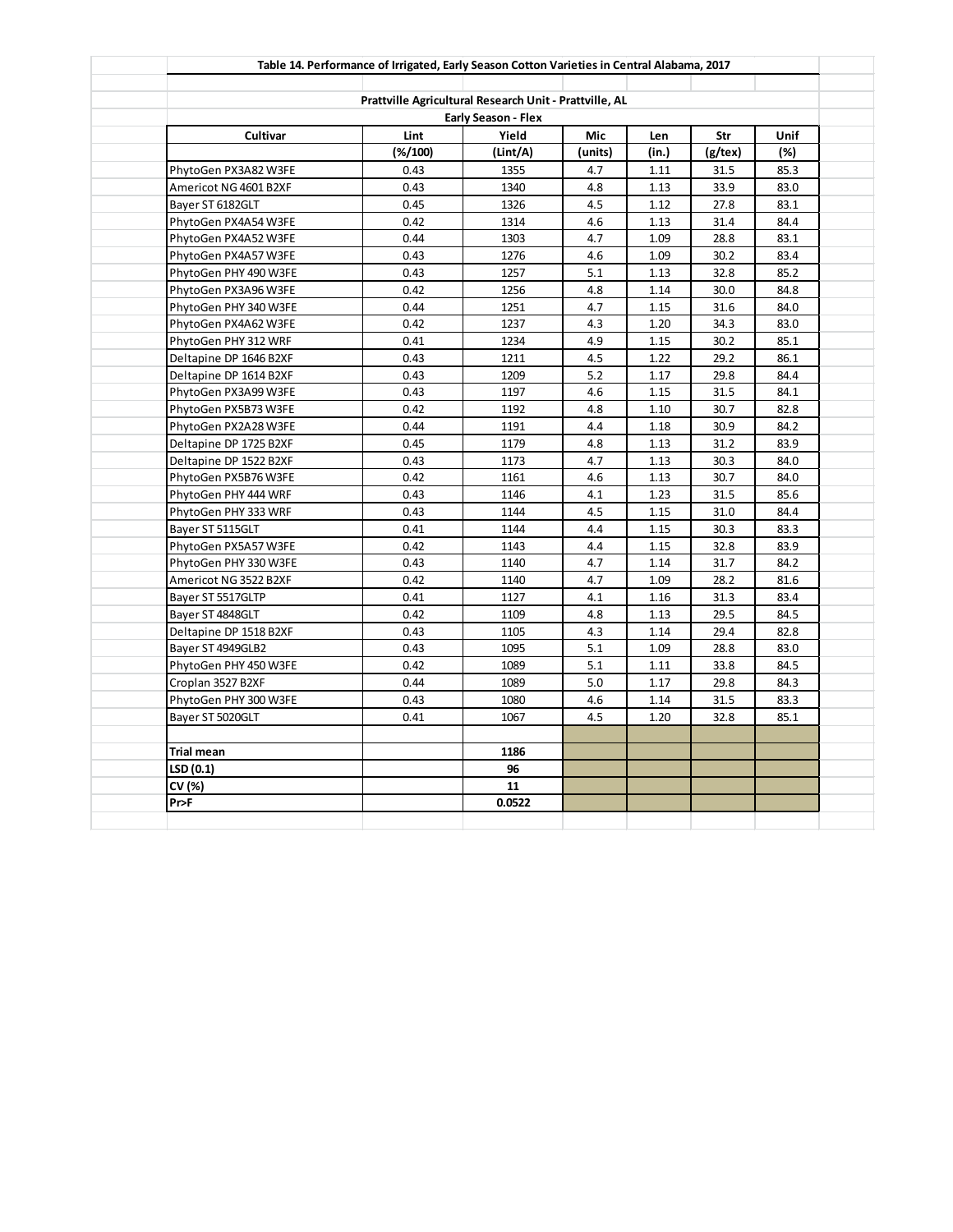|                          | Table 15. Performance of Irrigated, Full Season Cotton Varieties in Central Alabama, 2017 |                           |         |       |         |      |
|--------------------------|-------------------------------------------------------------------------------------------|---------------------------|---------|-------|---------|------|
|                          |                                                                                           |                           |         |       |         |      |
|                          | Prattville Agricultural Research Unit - Prattville, AL                                    | <b>Full Season - Flex</b> |         |       |         |      |
| Cultivar                 | Lint                                                                                      | Yield                     | Mic     | Len   | Str     | Unif |
|                          | $(\frac{4}{100})$                                                                         | (Lint/A)                  | (units) | (in.) | (g/tex) | (%)  |
| Deltapine DP 1646 B2XF   | 0.43                                                                                      | 1623                      | 4.4     | 1.26  | 29.1    | 85.4 |
| PhytoGen PX4A52 W3FE     | 0.43                                                                                      | 1591                      | 4.4     | 1.15  | 29.0    | 85.4 |
| Croplan 9608 B3XF        | 0.47                                                                                      | 1486                      | 4.3     | 1.17  | 28.4    | 83.5 |
| Deltapine DP 1747 NRB2XF | 0.45                                                                                      | 1478                      | 4.9     | 1.15  | 32.0    | 84.3 |
| PhytoGen PX4A57 W3FE     | 0.46                                                                                      | 1478                      | 4.3     | 1.15  | 32.1    | 83.4 |
| PhytoGen PX3A96 W3FE     | 0.40                                                                                      | 1436                      | 4.0     | 1.17  | 30.0    | 84.5 |
| Bayer ST 6182GLT         | 0.47                                                                                      | 1433                      | 4.6     | 1.12  | 28.9    | 84.0 |
| PhytoGen PX4A54 W3FE     | 0.43                                                                                      | 1400                      | 4.7     | 1.13  | 30.2    | 84.5 |
| Deltapine DP 1555 B2RF   | 0.46                                                                                      | 1355                      | 4.1     | 1.18  | 31.2    | 84.1 |
| Deltapine DP 1553 B2XF   | 0.44                                                                                      | 1344                      |         |       |         |      |
| Deltapine DP 1851 B3XF   | 0.44                                                                                      | 1329                      | 4.1     | 1.14  | 32.5    | 82.9 |
| PhytoGen PHY 490 W3FE    | 0.41                                                                                      | 1320                      | 4.7     | 1.12  | 33.3    | 84.3 |
| Bayer ST 5517GLTP        | 0.41                                                                                      | 1312                      | 3.9     | 1.16  | 32.2    | 82.9 |
| PhytoGen PX4A62 W3FE     | 0.44                                                                                      | 1309                      | 4.1     | 1.21  | 32.4    | 84.9 |
| PhytoGen PX5B73 W3FE     | 0.42                                                                                      | 1295                      | 4.5     | 1.15  | 30.3    | 84.0 |
| Bayer ST 4949GLB2        | 0.44                                                                                      | 1289                      | 4.5     | 1.12  | 29.7    | 83.7 |
| PhytoGen PX5B76 W3FE     | 0.41                                                                                      | 1284                      | 4.5     | 1.15  | 29.9    | 82.8 |
| Bayer ST 4848GLT         | 0.42                                                                                      | 1273                      | 4.2     | 1.14  | 30.4    | 84.5 |
| Bayer ST 5115GLT         | 0.41                                                                                      | 1244                      | 4.0     | 1.16  | 29.3    | 83.6 |
| Deltapine DP 1538 B2XF   | 0.45                                                                                      | 1235                      | 4.8     | 1.09  | 27.5    | 83.6 |
| PhytoGen PHY 444 WRF     | 0.42                                                                                      | 1213                      | 3.6     | 1.23  | 31.1    | 85.1 |
| Deltapine MON 16R353B3XF | 0.46                                                                                      | 1208                      | 4.6     | 1.18  | 31.2    | 84.4 |
| PhytoGen PX3A99 W3FE     | 0.41                                                                                      | 1207                      | 4.3     | 1.17  | 29.9    | 85.0 |
| PhytoGen PHY 330 W3FE    | 0.43                                                                                      | 1202                      | 4.3     | 1.17  | 32.6    | 84.5 |
| Americot NG 5007 B2XF    | 0.43                                                                                      | 1202                      | 4.5     | 1.11  | 27.7    | 83.5 |
| Bayer ST 5020GLT         | 0.40                                                                                      | 1201                      | 4.4     | 1.20  | 31.6    | 85.4 |
| Deltapine DP 1835 B3XF   | 0.47                                                                                      | 1197                      | 4.4     | 1.17  | 30.8    | 84.5 |
| PhytoGen PHY 333 WRF     | 0.42                                                                                      | 1191                      | 4.5     | 1.18  | 29.3    | 84.9 |
| PhytoGen PX3A82 W3FE     | 0.42                                                                                      | 1169                      | 4.5     | 1.09  | 31.6    | 83.7 |
| PhytoGen PHY 450 W3FE    | 0.40                                                                                      | 1169                      | 5.0     | 1.10  | 32.8    | 84.8 |
| Deltapine DP 1840 B3XF   | 0.42                                                                                      | 1163                      | 4.1     | 1.18  | 31.8    | 83.5 |
| PhytoGen PHY 312 WRF     | 0.40                                                                                      | 1156                      | 4.3     | 1.15  | 29.6    | 83.3 |
| PhytoGen PHY 340 W3FE    | 0.43                                                                                      | 1154                      | 4.1     | 1.17  | 29.8    | 83.7 |
| PhytoGen PX2A28 W3FE     | 0.42                                                                                      | 1146                      | 4.1     | 1.17  | 30.6    | 83.6 |
| Americot NG 4545 B2XF    | 0.43                                                                                      | 1139                      | 4.6     | 1.14  | 32.1    | 83.3 |
| PhytoGen PX5A57 W3FE     | 0.42                                                                                      | 1135                      | 4.4     | 1.14  | 31.5    | 84.4 |
| Deltapine DP 1639 B2XF   | 0.44                                                                                      | 1080                      | 4.6     | 1.12  | 30.6    | 84.3 |
| PhytoGen PHY 300 W3FE    | 0.43                                                                                      | 951                       | 4.5     | 1.12  | 30.9    | 83.6 |
|                          |                                                                                           |                           |         |       |         |      |
| <b>Trial Mean</b>        |                                                                                           | 1267                      |         |       |         |      |
| LSD(0.1)                 |                                                                                           | 143                       |         |       |         |      |
| CV (%)                   |                                                                                           | 16                        |         |       |         |      |
| Pr>F                     |                                                                                           | 0.0018                    |         |       |         |      |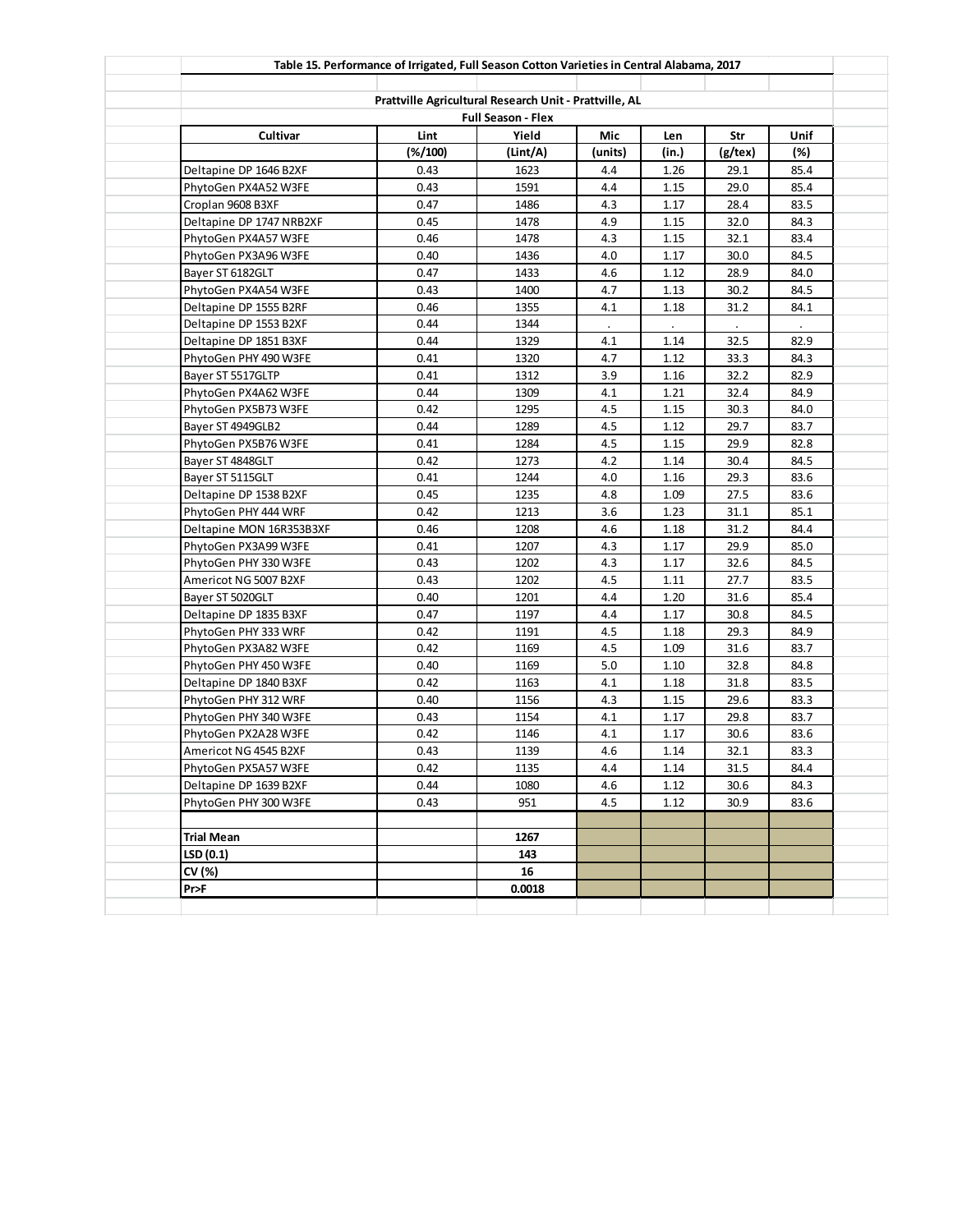|                                              |                           | Wiregrass REC - Headline, AL |            |              |              |              |
|----------------------------------------------|---------------------------|------------------------------|------------|--------------|--------------|--------------|
|                                              |                           | <b>Early Season - Flex</b>   |            |              |              |              |
| Cultivar                                     | Lint                      | Yield                        | Mic        | Len          | Str          | <b>Unif</b>  |
|                                              | $(\frac{6}{100})$<br>0.45 | (Lint/A)                     | (units)    | (in.)        | $(g$ /tex)   | (%)          |
| PhytoGen PX4A54 W3FE                         |                           | 1517                         | 5.1        | 1.13         | 30.5         | 85.2         |
| PhytoGen PX3A82 W3FE                         | 0.45                      | 1516                         | 5.1        | 1.13         | 30.4         | 84.3         |
| PhytoGen PHY 300 W3FE                        | 0.44<br>0.44              | 1467<br>1454                 | 5.0<br>5.0 | 1.10<br>1.11 | 29.8<br>30.1 | 84.3<br>84.4 |
| PhytoGen PX5B76 W3FE                         | 0.45                      |                              | 5.0        |              | 29.4         |              |
| PhytoGen PX5A57 W3FE                         | 0.45                      | 1449<br>1424                 | 4.6        | 1.11<br>1.13 | 28.8         | 84.9<br>83.7 |
| Deltapine DP 1518 B2XF                       | 0.41                      | 1414                         | 4.4        | 1.13         | 29.1         | 83.2         |
| Bayer ST 5115GLT                             | 0.42                      |                              | 4.7        |              | 30.2         | 84.4         |
| Bayer ST 5020GLT                             |                           | 1411                         |            | 1.16         |              |              |
| PhytoGen PX4A62 W3FE<br>PhytoGen PX2A28 W3FE | 0.45<br>0.44              | 1405<br>1404                 | 4.6<br>4.9 | 1.19<br>1.14 | 32.6<br>29.0 | 83.6<br>83.1 |
|                                              |                           |                              | 4.7        |              |              |              |
| PhytoGen PX4A57 W3FE                         | 0.46<br>0.45              | 1398<br>1394                 | 4.9        | 1.07<br>1.08 | 30.1<br>25.7 | 84.4<br>83.5 |
| Americot NG 3522 B2XF                        |                           |                              |            |              |              |              |
| PhytoGen PX4A52 W3FE                         | 0.44<br>0.42              | 1393                         | 5.2<br>4.9 | 1.12         | 28.9         | 85.7         |
| PhytoGen PX3A96 W3FE                         | 0.47                      | 1390                         |            | 1.13         | 31.3         | 84.8         |
| Deltapine DP 1646 B2XF                       |                           | 1380                         | 4.7        | 1.21         | 28.6         | 84.6         |
| PhytoGen PHY 312 WRF                         | 0.44                      | 1337                         | 4.9        | 1.12         | 28.9         | 84.7         |
| Bayer ST 6182GLT                             | 0.49                      | 1335                         | 5.1        | 1.12         | 27.1         | 83.6         |
| PhytoGen PHY 450 W3FE                        | 0.41                      | 1327                         | 5.3        | 1.08         | 32.3         | 83.9         |
| PhytoGen PHY 340 W3FE                        | 0.45                      | 1322                         | 5.1        | 1.13         | 29.6         | 84.5         |
| PhytoGen PHY 444 WRF                         | 0.45                      | 1315                         | 4.3        | 1.23         | 29.5         | 85.5         |
| PhytoGen PHY 330 W3FE                        | 0.44                      | 1311                         | 4.9        | 1.11         | 29.6         | 83.6         |
| Bayer ST 5517GLTP                            | 0.41                      | 1307                         | 4.5        | 1.15         | 30.6         | 83.3         |
| Bayer ST 4848GLT                             | 0.45                      | 1299                         | 5.0        | 1.13         | 29.3         | 83.9         |
| Americot NG 4601 B2XF                        | 0.46                      | 1298                         | 4.9        | 1.15         | 32.8         | 84.7         |
| PhytoGen PX3A99 W3FE                         | 0.43                      | 1282                         | 5.0        | 1.16         | 30.2         | 85.2         |
| Deltapine DP 1725 B2XF                       | 0.48                      | 1274                         | 5.1        | 1.14         | 30.9         | 83.4         |
| Deltapine DP 1614 B2XF                       | 0.47                      | 1268                         | 5.5        | 1.14         | 28.0         | 84.3         |
| PhytoGen PX5B73 W3FE                         | 0.45                      | 1236                         | 5.0        | 1.12         | 29.6         | 84.2         |
| PhytoGen PHY 490 W3FE                        | 0.44                      | 1207                         | 5.1        | 1.08         | 31.1         | 84.6         |
| Deltapine DP 1522 B2XF                       | 0.46                      | 1199                         | 5.5        | 1.12         | 28.2         | 83.6         |
| Bayer ST 4949GLB2                            | 0.47                      | 1167                         | 4.9        | 1.10         | 27.8         | 83.3         |
| PhytoGen PHY 333 WRF                         | 0.43                      | 1122                         | 4.6        | 1.12         | 29.0         | 84.4         |
| Croplan 3527 B2XF                            | 0.45                      | 1038                         | 5.4        | 1.13         | 27.8         | 84.2         |
|                                              |                           |                              |            |              |              |              |
| Trial Mean                                   |                           | 1335                         |            |              |              |              |
| LSD (0.1)                                    |                           | 111                          |            |              |              |              |
| CV (%)                                       |                           | 12                           |            |              |              |              |
| Pr>F                                         |                           | 0.0077                       |            |              |              |              |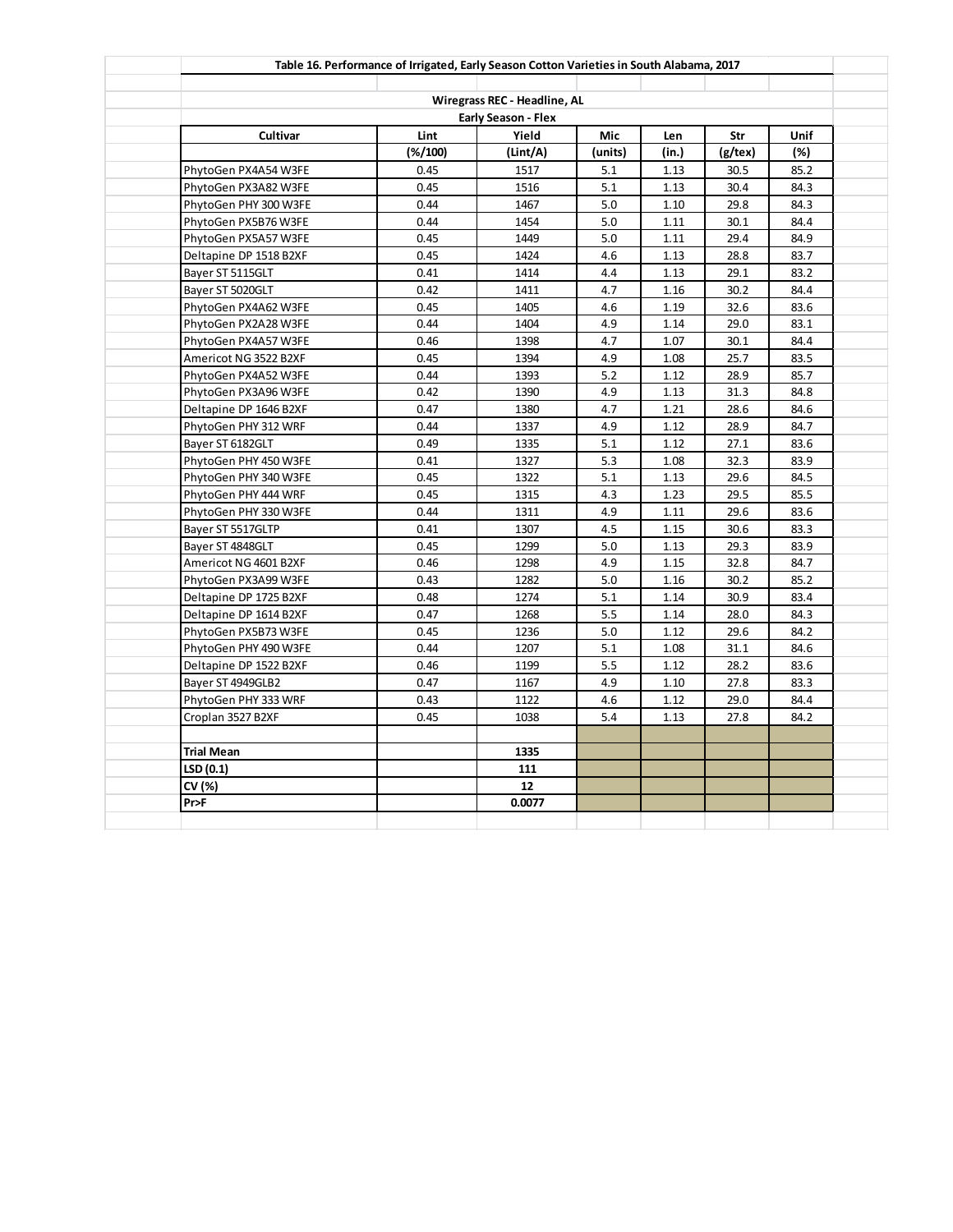|                          | Table 17. Performance of Irrigated, Full Season Cotton Varieties in South Alabama, 2017 |                                                           |         |          |         |      |
|--------------------------|-----------------------------------------------------------------------------------------|-----------------------------------------------------------|---------|----------|---------|------|
|                          |                                                                                         |                                                           |         |          |         |      |
|                          |                                                                                         | Wiregrass REC - Headland, AL<br><b>Full Season - Flex</b> |         |          |         |      |
| Cultivar                 | Lint                                                                                    | Yield                                                     | Mic     | Len      | Str     | Unif |
|                          | $(\frac{2}{100})$                                                                       | (Lint/A)                                                  | (units) | (in.)    | (g/tex) | (%)  |
| Deltapine DP 1851 B3XF   | 0.45                                                                                    | 1656                                                      | 5.0     | 1.16     | 30.5    | 84.7 |
| PhytoGen PHY 444 WRF     | 0.45                                                                                    | 1643                                                      | 4.5     | 1.21     | 33.9    | 86.2 |
| Bayer ST 5020GLT         | 0.46                                                                                    | 1496                                                      | 5.1     | 1.17     | 32.7    | 84.5 |
| PhytoGen PX5B73 W3FE     | 0.46                                                                                    | 1489                                                      | 5.0     | 1.14     | 31.1    | 85.4 |
| PhytoGen PX4A52 W3FE     | 0.44                                                                                    | 1480                                                      | 4.6     | 1.15     | 31.2    | 85.2 |
| Americot NG 4545 B2XF    | 0.43                                                                                    | 1476                                                      | 4.9     | 1.15     | 33.1    | 85.3 |
| PhytoGen PX3A99 W3FE     | 0.44                                                                                    | 1465                                                      | 5.0     | 1.16     | 29.2    | 85.3 |
| PhytoGen PHY 490 W3FE    | 0.45                                                                                    | 1457                                                      | 4.7     | 1.15     | 33.1    | 84.9 |
| PhytoGen PHY 330 W3FE    | 0.46                                                                                    | 1453                                                      | 4.6     | 1.12     | 32.5    | 84.8 |
| PhytoGen PX5B76 W3FE     | 0.44                                                                                    | 1453                                                      | 4.8     | 1.13     | 31.0    | 85.1 |
| Deltapine DP 1646 B2XF   | 0.46                                                                                    | 1434                                                      | 5.0     | 1.19     | 29.6    | 84.3 |
| Deltapine DP 1555 B2RF   | 0.47                                                                                    | 1424                                                      | 4.6     | 1.21     | 31.0    | 90.7 |
| PhytoGen PX3A82 W3FE     | 0.44                                                                                    | 1422                                                      | 5.0     | 1.14     | 33.2    | 86.1 |
| Bayer ST 6182GLT         | 0.46                                                                                    | 1422                                                      | 5.2     | 1.15     | 29.6    | 85.3 |
| Bayer ST 5517GLTP        | 0.42                                                                                    | 1421                                                      | 4.5     | 1.15     | 31.2    | 83.5 |
| Deltapine DP 1840 B3XF   | 0.45                                                                                    | 1412                                                      | 4.7     | 1.16     | 31.5    | 84.3 |
| PhytoGen PX4A57 W3FE     | 0.45                                                                                    | 1403                                                      | 4.8     | 1.14     | 31.2    | 85.0 |
| Bayer ST 4949GLB2        | 0.45                                                                                    | 1402                                                      | 5.0     | 1.11     | 30.9    | 84.6 |
| Croplan 9608 B3XF        | 0.46                                                                                    | 1388                                                      | 4.9     | 1.14     | 30.2    | 84.9 |
| Bayer ST 5115GLT         | 0.45                                                                                    | 1387                                                      | 4.6     | 1.10     | 31.3    | 83.2 |
| PhytoGen PX4A62 W3FE     | 0.45                                                                                    | 1380                                                      | 4.7     | 1.16     | 31.7    | 84.9 |
| PhytoGen PHY 450 W3FE    | 0.42                                                                                    | 1353                                                      | 5.1     | 1.12     | 34.4    | 84.8 |
| Bayer ST 4848GLT         | 0.44                                                                                    | 1349                                                      | 4.9     | 1.16     | 31.0    | 85.0 |
| PhytoGen PX5A57 W3FE     | 0.47                                                                                    | 1333                                                      | 5.2     | 1.13     | 31.9    | 83.9 |
| PhytoGen PHY 340 W3FE    | 0.45                                                                                    | 1323                                                      | 4.9     | 1.12     | 31.9    | 84.5 |
| Deltapine DP 1538 B2XF   | 0.46                                                                                    | 1317                                                      | 5.1     | 1.11     | 30.0    | 84.0 |
| Deltapine DP 1553 B2XF   | 0.45                                                                                    | 1317                                                      | 4.8     | 1.15     | 30.9    | 85.2 |
| PhytoGen PX3A96 W3FE     | 0.47                                                                                    | 1307                                                      | 4.7     | 1.14     | 32.2    | 84.3 |
| Deltapine DP 1639 B2XF   | 0.47                                                                                    | 1296                                                      | 4.7     | 1.16     | 31.8    | 85.9 |
| PhytoGen PHY 312 WRF     | 0.44                                                                                    | 1295                                                      | 4.7     | 1.15     | 31.2    | 84.7 |
| Deltapine DP1835 B3XF    | 0.46                                                                                    | 1288                                                      | 4.5     | 1.16     | 31.3    | 83.9 |
| PhytoGen PHY 300 W3FE    | 0.47                                                                                    | 1286                                                      | 5.2     | 1.10     | 30.3    | 83.7 |
| PhytoGen PHY 333 WRF     | 0.45                                                                                    | 1257                                                      | 4.9     | 1.16     | 30.2    | 85.3 |
| Americot NG 5007 B2XF    | 0.45                                                                                    | 1247                                                      | 4.9     | 1.13     | 28.2    | 84.3 |
| Deltapine MON 16R353B3XF | 0.47                                                                                    | 1230                                                      | $4.8\,$ | $1.20\,$ | 33.7    | 85.2 |
| PhytoGen PX2A28 W3FE     | 0.45                                                                                    | 1213                                                      | 4.7     | 1.17     | 33.6    | 85.2 |
| PhytoGen PX4A54 W3FE     | 0.46                                                                                    | 1188                                                      | 4.6     | 1.15     | 30.5    | 84.8 |
| Deltapine DP 1747 NRB2XF | 0.47                                                                                    | 1145                                                      | 5.1     | 1.14     | 31.8    | 84.2 |
|                          |                                                                                         |                                                           |         |          |         |      |
| <b>Trial Mean</b>        |                                                                                         | 1376                                                      |         |          |         |      |
| LSD(0.1)                 |                                                                                         | 134                                                       |         |          |         |      |
| CV (%)                   |                                                                                         | 14                                                        |         |          |         |      |
| Pr>F                     |                                                                                         | 0.1135                                                    |         |          |         |      |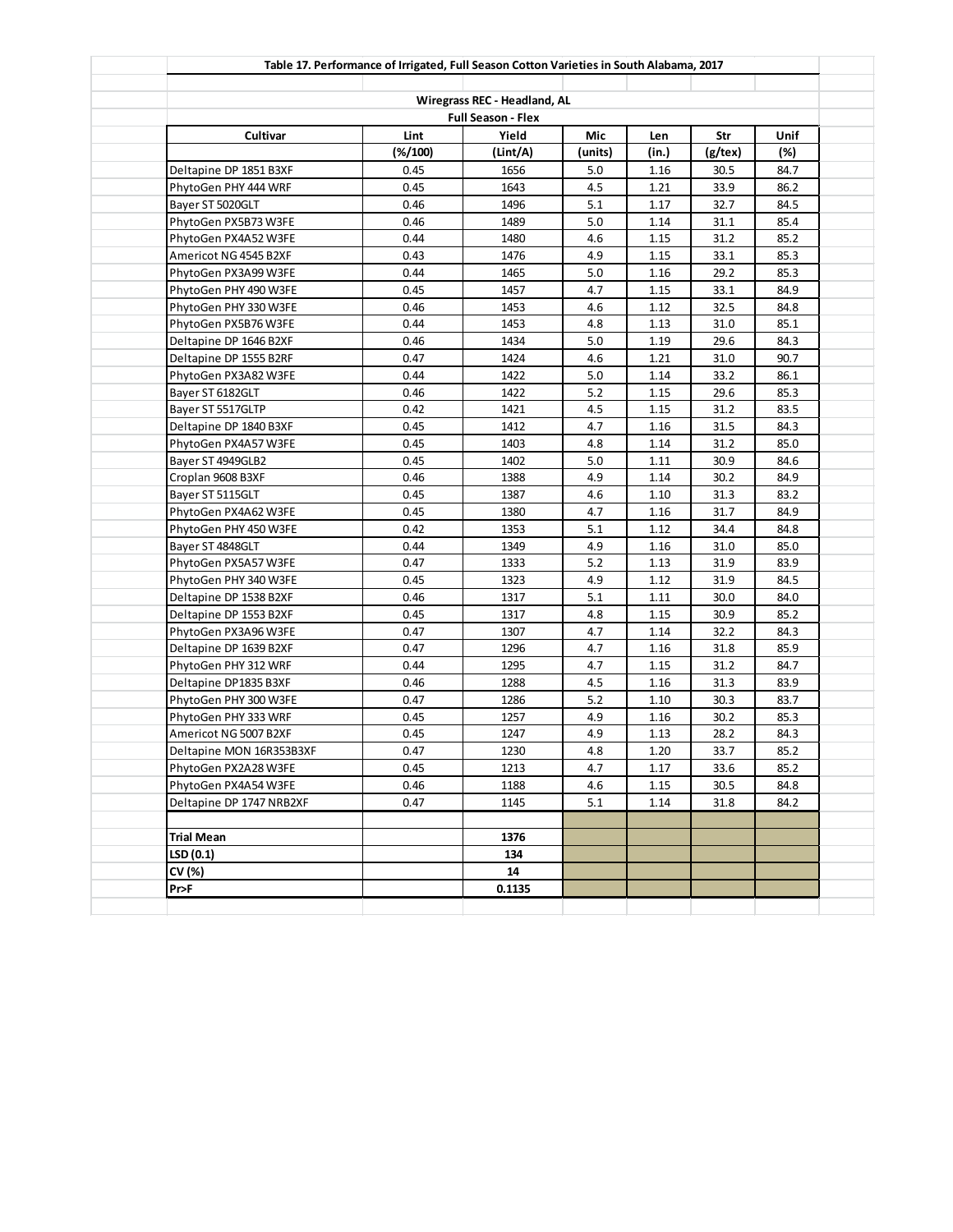|                   |      |      |      |      | Table 18. Growing season precipitation in Alabama, 2017 |      |         |       |         |
|-------------------|------|------|------|------|---------------------------------------------------------|------|---------|-------|---------|
|                   |      |      |      |      | Monthly rainfall (inches)                               |      |         |       | 7-month |
| Test location     | Year | Mar. | Apr. | May  | June                                                    | July | Aug.    | Sept. | total   |
| <b>Belle Mina</b> | 2017 | 6.0  | 3.9  | 6.8  | 7.4                                                     | 6.8  | 2.7     | 4.6   | 38.2    |
|                   | 2016 | 3.2  | 3.8  | 1.6  | 1.9                                                     | 3.1  | 6.6     | 0.2   | 20.4    |
| <b>Tallassee</b>  | 2017 | 2.8  | 4.9  | 9.5  | 11.1                                                    | 3.7  | 6.3     | 4.3   | 42.6    |
|                   | 2016 | 5.7  | 8.1  | 2.1  | 5.7                                                     | 5.5  | 6.0     | 0.9   | 34.0    |
| <b>Prattville</b> | 2017 | 3.5  | 1.6  | 10.0 | 16.0                                                    | 7.6  | 4.4     | 2.3   | 45.4    |
|                   | 2016 | 3.2  | 12.6 | 2.1  | 4.2                                                     | 1.3  | 5.3     | 1.4   | 30.1    |
| <b>Headland</b>   | 2017 | 1.5  | 1.5  | 5.3  | 6.2                                                     | 4.3  | $2.2\,$ | 5.9   | 26.9    |
|                   | 2016 | 4.7  | 5.8  | 2.7  | 5.3                                                     | 3.8  | 5.8     | 1.0   | 29.1    |
| Fairhope          | 2017 | 2.3  | 4.3  | 10.8 | 11.8                                                    | 7.9  | 13.7    | 0.9   | 51.7    |
|                   | 2016 | 10.1 | 6.7  | 2.9  | 4.4                                                     | 5.1  | 8.6     | 4.1   | 41.9    |

|                                       | Irrigation amounts for Irrigated cotton trials |  |      |                             |                         | <b>2017</b> |  |  |  |  |
|---------------------------------------|------------------------------------------------|--|------|-----------------------------|-------------------------|-------------|--|--|--|--|
|                                       |                                                |  |      |                             |                         |             |  |  |  |  |
| <b>TVREC</b> Irrigated cotton trials: |                                                |  |      | 1.2 inches irrigation water |                         |             |  |  |  |  |
|                                       |                                                |  |      |                             |                         |             |  |  |  |  |
|                                       | <b>PARU</b> Irrigated cotton trials:           |  | 10.0 |                             | inches irrigation water |             |  |  |  |  |
|                                       |                                                |  |      |                             |                         |             |  |  |  |  |
| <b>WGREC</b> Irrigated cotton trials: |                                                |  |      | 3.0 inches irrigation water |                         |             |  |  |  |  |

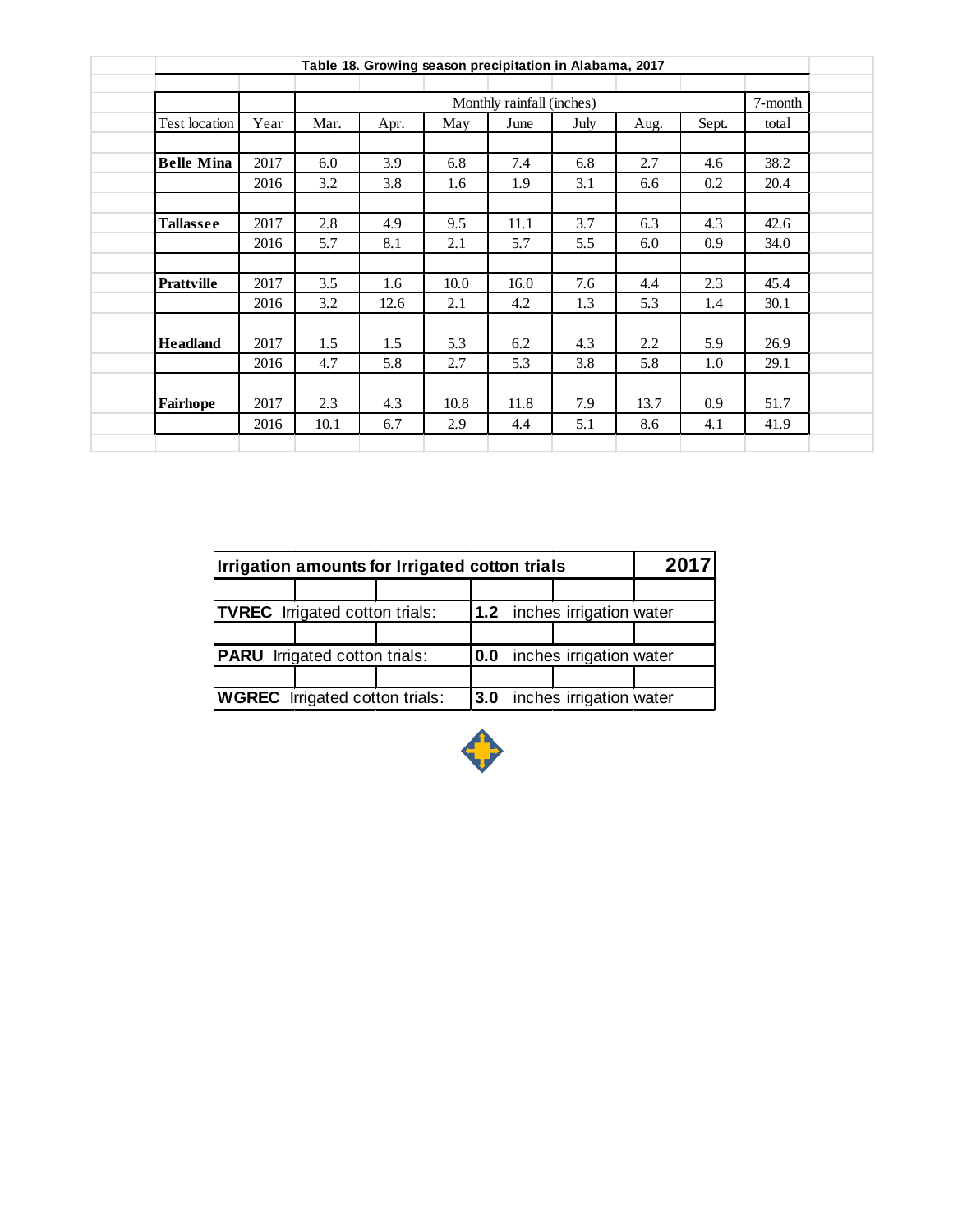|                                                 | Table 19. Sources of Seed for the 2017 Cotton Variety Trials |
|-------------------------------------------------|--------------------------------------------------------------|
|                                                 |                                                              |
|                                                 |                                                              |
| <b>Monsanto, St Louis, Missiouri</b>            |                                                              |
| Deltapine DP 1555 B2RF                          | Deltapine DP 1646 B2XF                                       |
| Deltapine DP 1518 B2XF                          | Deltapine DP 1851 B3XF                                       |
| Deltapine DP 1522 B2XF                          | Deltapine DP 1840 B3XF                                       |
| Deltapine DP 1538 B2XF                          | Deltapine DP 1725 B2XF                                       |
| Deltapine DP 1553 B2XF                          | Deltapine DP 1835 B3XF                                       |
| Deltapine DP 1614 B2XF                          | Deltapine DP 1747NR B2RF                                     |
| Deltapine DP 1639 B2XF                          | <b>MON 16R353 B3XF</b>                                       |
| <b>Bayer Crop Sciences, Tifton, Georgia</b>     |                                                              |
| Bayer ST 4848GLT                                | Bayer ST 5020GLT                                             |
| Bayer ST 4949GLT                                | Bayer ST 6182GLT                                             |
| Bayer ST 5115GLT                                | Bayer ST 5517GLTP                                            |
| Dow AgroSciences, Shellman, Georgia             |                                                              |
| PhytoGen PHY 312 WRF                            | PX3A96W3FE                                                   |
| PhytoGen PHY 333 WRF                            | PX3A99W3FE                                                   |
| PhytoGen PHY 444 WRF                            | PX4A52W3FE                                                   |
| PhytoGen PHY 300 W3FE                           | PX4A54W3FE                                                   |
| PhytoGen PHY 330 W3FE                           | PX4A57W3FE                                                   |
| PhytoGen PHY 340 W3FE                           | PX4A62W3FE                                                   |
| PhytoGen PHY 450 W3FE                           | PX5A57W3FE                                                   |
| PhytoGen PHY 490 W3FE                           | PX5B73W3FE                                                   |
| PX2A28W3FE                                      | PX5B76W3FE                                                   |
| PX3A82W3FE                                      |                                                              |
|                                                 |                                                              |
| <b>Americot, Inc., Lubbock, Texas</b>           |                                                              |
| <b>NG 3522 B2XF</b>                             | <b>NG 4545 B2XF</b>                                          |
|                                                 | <b>NG 5007 B2XF</b>                                          |
|                                                 |                                                              |
| <b>NG 4601 B2XF</b>                             |                                                              |
| <b>Winfield Solutions LLC, Frisco, Texas</b>    |                                                              |
| Croplan 3527 B2XF (formerly Winfield 16XA7B2XF) |                                                              |